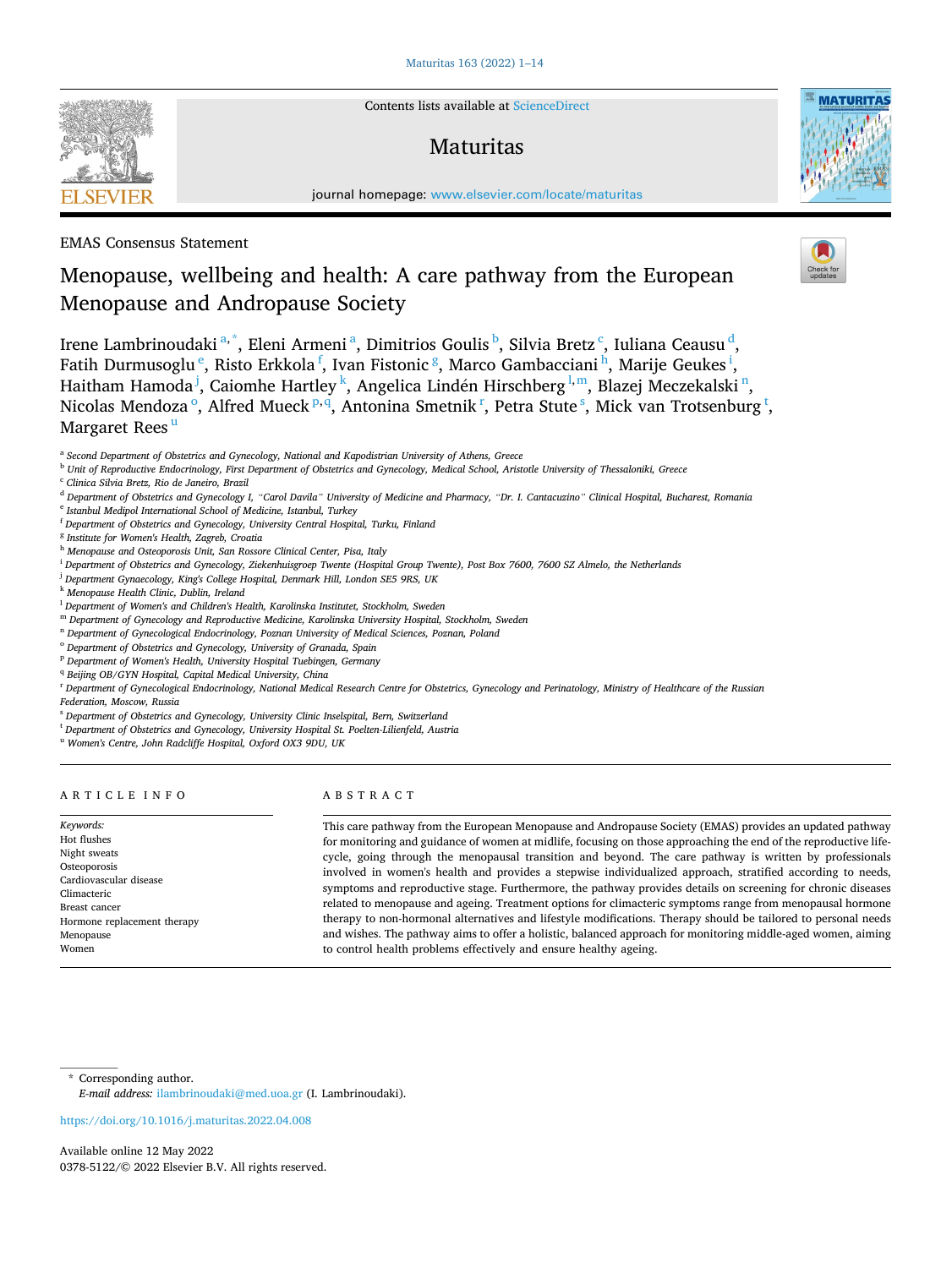## **1. Introduction**

Life expectancy has considerably increased since 1970 [\[1\]](#page-8-0), and now *>*50% of women are expected to break the 90-year barrier by 2030 [[2](#page-8-0)]. Growing older rather than old means spending almost half of life after the menopause, challenging the concept of healthy ageing [[3](#page-8-0)]. Iatrogenic menopause may be induced by cancer treatment or bilateral salpingo-oophorectomy for benign disease and may occur before the average age of natural menopause, which is around the age of 50 [[4](#page-9-0),[5](#page-9-0)]. The sudden fall in estrogen levels with iatrogenic menopause may lead to rapid onset of vasomotor symptoms [\[4\]](#page-9-0). Approximately 1% of women of reproductive age worldwide have premature ovarian insufficiency (POI) and approximately 2–7.6% of women experience early menopause between the ages of 40 and 45 years, which requires prompt diagnosis and management to ensure long-term health [[6,7\]](#page-9-0).

Quality of life after menopause can decline due to bothersome menopausal symptoms (e.g. hot flushes and night sweats, sleep problems, muscle and joint pain, anxiety, depression, low libido), symptoms of vulvovaginal atrophy (e.g. vaginal dryness and dyspareunia) and chronic conditions related to ageing. The perception of ageing can be affected by factors such as the age and type of menopause, ethnicity, life course, socioeconomic factors, social support, childhood abuse, workplace, type of employment, level of education, religion and individual cultural beliefs [[8](#page-9-0)]. Health care professionals managing women transitioning through menopause should assess and guide women towards healthy ageing, address symptoms and provide primary prevention advice for chronic conditions such as osteoporosis and cardiovascular disease [\[5\]](#page-9-0). Furthermore, women should be offered prevention plans linked with national screening programmes for breast, colon and cervical cancer [[9](#page-9-0)].

This care pathway updates the EMAS statement published in 2016. It is based on EMAS Care Online [[3](#page-8-0)], position statements and clinical guides published by EMAS during the last five years [10–[14\]](#page-9-0), recommendations of the International Menopause Society (IMS) on menopausal hormone therapy [\[15](#page-9-0)], the IMS white paper on premature ovarian insufficiency [[16\]](#page-9-0), British Menopause Society guidelines [\[17](#page-9-0)], North American Menopause Society guidelines on the management of the genitourinary syndrome of menopause (GSM) [[18\]](#page-9-0) and postmenopausal osteoporosis [[19\]](#page-9-0) as well as its position statement on menopausal hormone therapy [\[20](#page-9-0)], European guidance on the diagnosis and management of osteoporosis in postmenopausal women [\[21](#page-9-0)] and the Endocrine Society guideline on the pharmacological management of osteoporosis in postmenopausal women [[22\]](#page-9-0).

## **2. Diagnosing reproductive status**

The first aim in the diagnostic approach is to assess the reproductive status of the woman who presents with irregular cycles or amenorrhoea. The accurate diagnosis of the reproductive status is based on the following points [[23\]](#page-9-0):

- **Spontaneous menopause** is usually defined retrospectively, after 12 months of amenorrhoea, typically at 50–51 years [\[15,24](#page-9-0)]. The age of spontaneous menopause varies between ethnic groups. According to data retrieved from 21 studies and 10 countries, the youngest age at menopause has been described as 48 years for women living in South Asia, the oldest as 52 years in Japanese women, and an intermediate age of 50 years for Caucasian women [[24\]](#page-9-0).
- **The menopausal transition** usually starts with variability in the length of the menstrual cycle and ends with the last menstrual period [[25\]](#page-9-0).
- **Induced menopause** is defined as cessation of ovarian function following an intervention (e.g. oophorectomy or chemotherapy) [[3](#page-8-0),[16\]](#page-9-0).

menstruation ceases [\[3](#page-8-0)]: POI is diagnosed when menses stop before the age of 40 years, while early menopause occurs between 40 and 45 years of age ([Fig. 1\)](#page-2-0). The term "perimenopause" denotes the period between the beginning of menstrual irregularities and 12 months after the last menstrual period. After this time, the woman enters the postmenopausal phase [[23\]](#page-9-0).

#### **3. Investigations and assessment of ovarian reserve**

#### *3.1. Endocrine investigations*

## *3.1.1. Follicle-stimulating hormone*

Measurement of serum concentrations of follicle-stimulating hormone (FSH) is not required for formal confirmation of menopausal stage for women over the age of 45. FSH assessment is indicated in women aged 40–45 years who report a change in their menstrual cycle and menopausal symptoms [[26\]](#page-9-0). Women aged *<*40 years in whom menopause is suspected should be assessed to explore possible POI [\[5,16,26](#page-9-0)].

## *3.1.2. Exclusion of other causes of amenorrhoea*

Other causes of amenorrhoea or menstrual disturbances need to be explored, especially in women aged *<*45 years. These include thyroid dysfunction [\[27](#page-9-0)], pituitary hormone disorders (e.g. hyperprolactinaemia or hypopituitarism), hypercortisolaemia, polycystic ovarian syndrome, functional hypothalamic amenorrhoea or eating disorders [[16\]](#page-9-0).

#### *3.2. Assessment of premature ovarian insufficiency*

The first step in the diagnosis of POI is to determine whether there is a personal history of oligo-amenorrhoea or amenorrhoea of at least 4 months in a woman younger than 40 years. If so, FSH should be assessed to confirm the diagnosis. There is a discordance between national and international societies regarding the appropriate threshold in FSH concentrations to diagnose POI. The European Society of Human Reproduction and Embryology (ESHRE) guideline suggests a threshold of *>*25 IU/L [\[28](#page-9-0)], while the UK National Institute for Health and Care Excellence (NICE) guideline suggests FSH concentrations *>*30 IU/L [\[26](#page-9-0)]. In any case, FSH concentrations *>*40 IU/L, measured on at least two occasions (4–6 weeks apart), are diagnostic of POI [[15,29,30](#page-9-0)].

Investigation for causes of POI includes: personal and family history, exclusion of secondary causes (e.g. autoimmune disorders, genetic disorders, iatrogenic factors, infections like mumps or tuberculosis), and evaluation of ovarian hormones combined with a pituitary hormone profile [[16\]](#page-9-0). Further blood tests should also measure levels of luteinizing hormone (LH), sex hormone-binding globulin (SHBG), estradiol  $(E_2)$ , testosterone (T), thyroid stimulating hormone (TSH) and prolactin [[5](#page-9-0),[16\]](#page-9-0).

#### *3.3. Assessment of ovarian reserve*

Ovarian reserve can be assessed by measuring several markers, with serum anti-Müllerian hormone (AMH) being the preferred one. A limitation in comparing AMH assays is the lack of international standards [[31,32](#page-9-0)]. Although serum AMH estimation is useful in predicting reproduction outcomes, it has no clinical use in predicting age at menopause onset [\[31](#page-9-0)]. Another marker of ovarian reserve is the antral follicle count (AFC), but it does not have any added value in predicting age of menopause [[33,34](#page-9-0)].

Subsequent classification of menopause is related to the age at which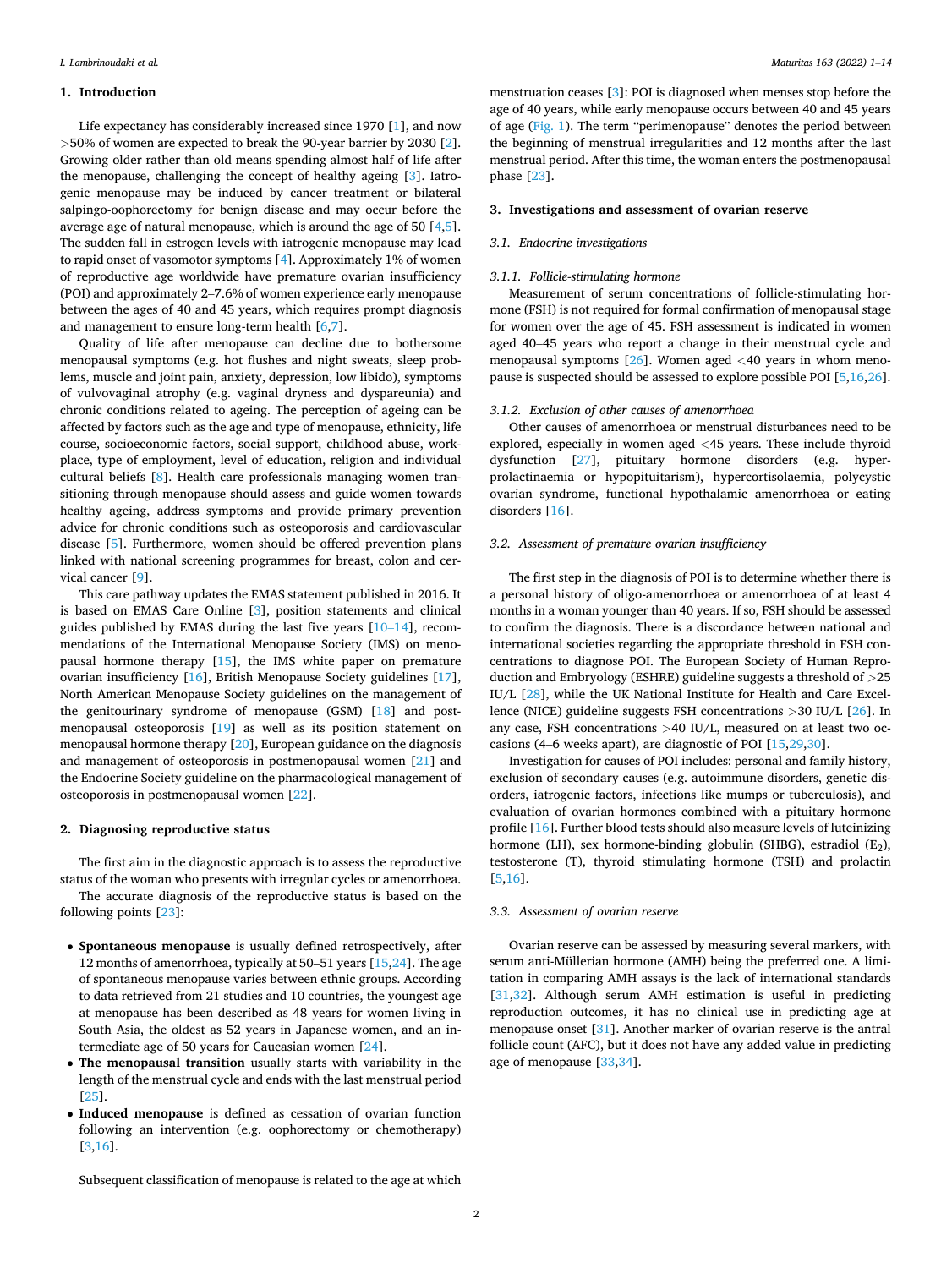<span id="page-2-0"></span>

**Fig. 1.** The final menstrual period defines the menopause. The average age at natural menopause is approximately 50.5 years (95% CI: 50.2 to 50.8) [\[24](#page-9-0)]. Women with premature ovarian insufficiency experience ovarian senescence before the age of 40 years. Termination of menses at an age >40 years but under 45 years is defined as early menopause.

## **4. Assessment of menopausal symptoms, personal and family history**

## *4.2. Personal history*

The personal history should include the following items.

## *4.1. Menopausal symptoms*

## *4.1.1. Vasomotor symptoms*

Vasomotor symptoms consist mainly of hot flushes and chronically disturbed sleep, which can lead to fatigue, insomnia and irritability and have a major impact on daily activities. They are mainly attributed to dilatation and constriction of blood vessels in the skin, allowing heat loss due to a sudden increase in blood flow [[35\]](#page-9-0). Hot flushes begin in the perimenopause and usually persist for 4–5 years after menopause, but they might continue for up to 10 years or even more in up to 25% of women [[36\]](#page-9-0). Apart from affecting quality of life, the severity of vasomotor symptoms is associated with an increased risk of both cardiovascular disease and diabetes mellitus [37–[39\]](#page-9-0).

## *4.1.2. Sleep problems*

Sleeping patterns at midlife can be disrupted by bothersome vasomotor symptoms with or without insomnia [[40,41\]](#page-9-0). The severity of symptoms is related to ethnicity, pre-existing depressive symptoms and body mass index (BMI) before the menopausal transition [\[42](#page-9-0)].

#### *4.1.3. Cognitive dysfunction and mood disorders*

Peri- or postmenopausal women frequently report impaired memory, poor concentration or difficulties in multi-tasking. Moreover, they can present with feelings of anxiety and depression, mood swings and irritability. Chronically disturbed sleep can lead to irritability, fatigue, concentration problems as well as muscle and joint ache [\[43](#page-9-0)].

## *4.1.4. Genitourinary syndrome of the menopause*

The term genitourinary syndrome of menopause (GSM) is used to describe a wide range of symptoms affecting the vagina, vulva, urethra and bladder due to estrogen deficiency. These symptoms include irritation, dryness, burning, urinary frequency and urgency, recurrent urinary tract infections and symptoms of pain and dryness during intercourse [\[18](#page-9-0)]. GSM usually becomes apparent towards the late perimenopausal stage, but can also be prevalent in pre- or early perimenopause [\[25,44](#page-9-0)]. Signs and symptoms related to the urogenital system have been estimated to affect up to 50% of postmenopausal women. These symptoms respond to treatment with low-dose and ultra-low-dose vaginal estrogens, which do not result in significant systemic absorption and can be administered long term if required [[3](#page-8-0)]. Many women tend to regard these signs and symptoms as an age-related phenomenon or a complication of iatrogenic interventions (i.e., surgery or chemotherapy) which they have to live with and hence avoid discussing them [[18,45](#page-9-0)]. Direct questions are often needed to explore and discuss the extent of GSM-related symptoms and offer treatment choices [[18\]](#page-9-0).

## *4.2.1. Lifestyle*

Details on lifestyle should be collected, through questions related to smoking, alcohol consumption, nutritional patterns, physical activity and sedentary time, as well as weight and BMI.

## *4.2.2. Medical history*

Health care professionals should enquire about a history of cardiovascular disease, hypertension, diabetes mellitus, cancer, benign breast disorders, venous thromboembolism and pulmonary embolism, osteoporosis, thyroid dysfunction, autoimmune disorders, sleep pattern, migraine and mental health disorders. Details of current medication, as well as complementary and alternative therapies, should be documented, as should details of any previous surgery.

## *4.2.3. Gynaecological history*

Gynaecological history should include details on age at menarche and menopause, presenting symptoms, type of menopause (spontaneous or induced), history of disturbances in the duration or length of the menstrual cycle, polycystic ovarian syndrome, history of premenstrual syndrome, symptoms suggestive of androgen excess, history of malignant or benign gynaecological conditions and any gynaecological surgery. Current or previous use of hormonal and non-hormonal contraceptives, as well as possibility of pregnancy, should also be documented [[46\]](#page-10-0).

## *4.2.4. Obstetric history*

Obstetric history should include details on parity and number of pregnancies or infertility, history and total duration of breastfeeding, and pregnancy-related complications such as pre-eclampsia or gestational diabetes.

## *4.3. Family history*

Family history should include details about first-degree relatives on cardiovascular disease, diabetes, hypertension, dyslipidaemia, venous thromboembolism, cancer, osteoporosis, dementia, cognitive disorders and other age-related comorbidities.

## **5. Screening and investigations**

Different risk assessment tools are available to estimate the patient's risk of lung, colorectal and breast cancer, as well as the risk of osteoporosis [\[45](#page-9-0)]. In addition, a "core set" for the assessment of problems in functioning related to the climacteric is being developed based on the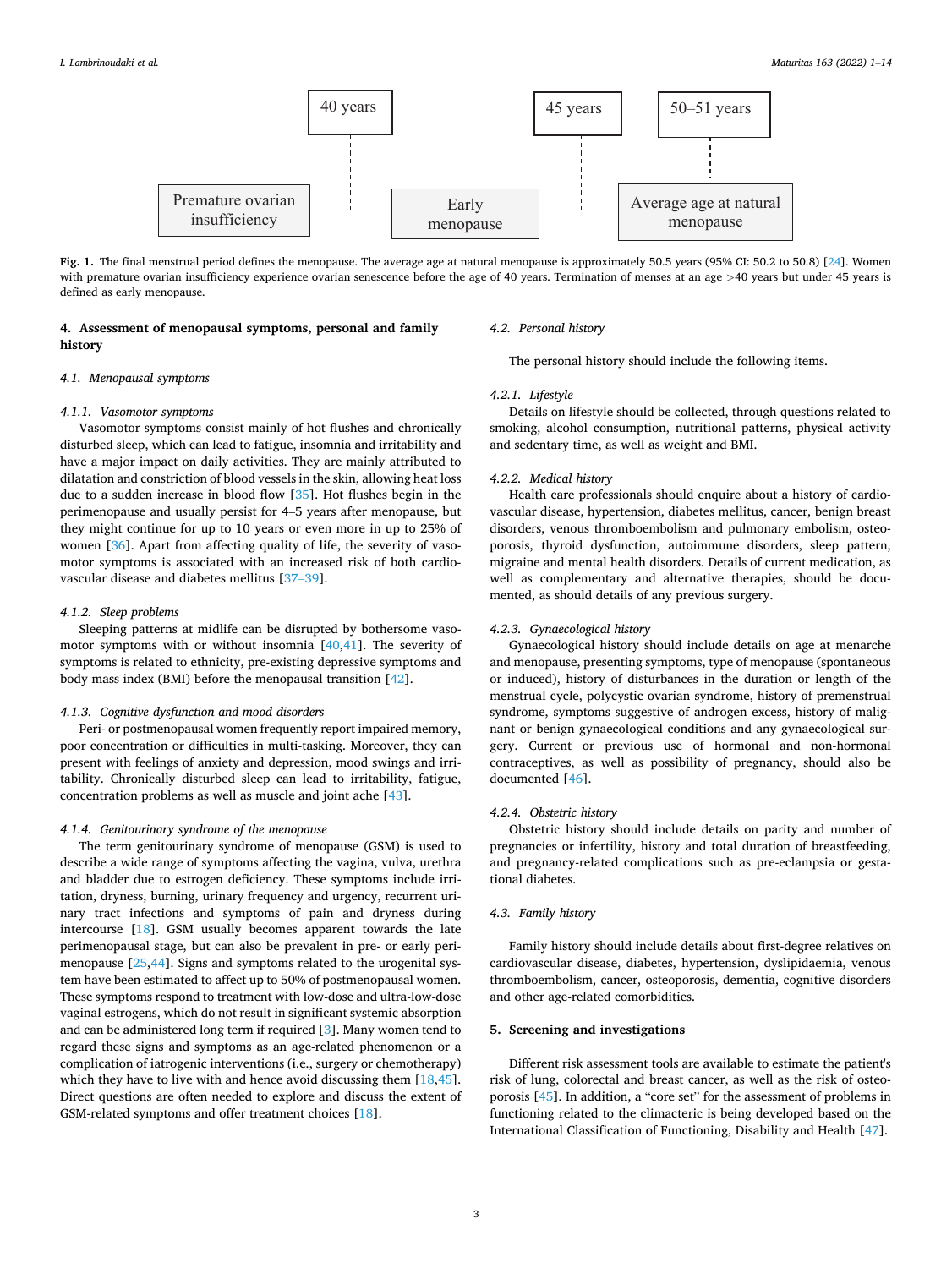#### *5.1. Cardiovascular assessment*

The four major predictors of cardiovascular risk in women, in order of significance, are the following: smoking status, history of diabetes mellitus, blood pressure and levels of cholesterol [\[48](#page-10-0)]. These parameters can be used for an estimation of the overall risk of future cardiovascular events as per national and international guidelines.

#### *5.1.1. Anthropometric indices*

Bodyweight, height and waist and hip circumference should be assessed as needed based on individual cardiometabolic risk. The results can be used to calculate the body mass index (BMI) and the waist-to-hip ratio (WHR), which are useful in predicting the risk of metabolic syndrome as well as cardiometabolic risk [\[49](#page-10-0)]. For remote consultations, using telemedicine, women should be encouraged to monitor their weight.

## *5.1.2. Blood pressure*

Visits should include two measurements of blood pressure, and the average reading should be documented [\[49](#page-10-0)].

## *5.1.3. Estimation of cardiovascular risk*

The risk of cardiovascular events can be stratified using electronic algorithms such as the US Framingham score [\(http://cvdrisk.nhlbi.nih.](http://cvdrisk.nhlbi.nih.gov)  [gov](http://cvdrisk.nhlbi.nih.gov)) [\[50,51](#page-10-0)]. The European Society of Cardiology (ESC) offers an equivalent algorithm (SCORE – Systematic Coronary Risk Evaluation), which quantifies risk of cardiovascular events in the general population [[52\]](#page-10-0).

The ESC published the updated SCORE2 risk prediction algorithm, calibrated and validated to predict the 10-year risk of a first-onset cardiovascular event in European populations, stratifying participants by gender [[48\]](#page-10-0). This tool is expected to provide an individualized risk estimation, taking the gender-specific risk factors into account. The SCORE2-OP toolkit estimates the 5- and 10-year risk of cardiovascular events in individuals aged *>*70 years. This tool provides genderstratified results, and it has been validated for four different geographical regions, representing countries with different levels of cardiovascular risk [\[53](#page-10-0)]. Beyond the widely used cardiovascular risk stratification algorithms, women-specific risk factors, such as a history of hypertensive disease of pregnancy or radiation therapy for breast cancer, should also be considered [[54](#page-10-0)].

Cardiovascular risk stratification should be taken into consideration at the time of the discussion of treatment options, especially menopausal hormone therapy (MHT) [\[55](#page-10-0)].

- ✓ Women with very high cardiovascular risk (SCORE ≥ 10%) should receive only topical estrogen treatment (vaginal) in combination with secondary prevention for the management of cardiovascular risk factors (CRFs).
- ✓ Women with high cardiovascular risk (SCORE 5% to *<*10%) can receive topical hormone replacement in combination with primary or secondary prevention strategies for CRFs. If systemic MHT is needed, transdermal regimens can be offered on an individual basis.
- ✓ Women with moderate cardiovascular risk (≥1% up to *<*5%) can be offered any type of systemic MHT, with or without primary prevention strategies for the management of CRFs.
- ✓ Women with low cardiovascular risk (*<*1%) can be offered any type of MHT.

## *5.2. Gynaecological assessment*

The frequency of pelvic assessment (gynaecological examination and transvaginal ultrasound) depends on the individual's risk of pelvic (cervical, endometrial or ovarian) cancer.

- Asymptomatic women at moderate-high risk of pelvic cancer should be encouraged to participate in the national screening programmes. Policies on the incorporation of screening for human papilloma virus vary worldwide [56–[59\]](#page-10-0).
- Women presenting with abnormal bleeding will require evaluation to exclude pelvic pathology [[59\]](#page-10-0).
	- $\checkmark$  Initial evaluation of women with abnormal uterine bleeding (such as perimenopausal intermenstrual or postcoital bleeding or breakthrough bleeding in MHT users) or postmenopausal bleeding (PMB) should consist of a pelvic examination followed by transvaginal ultrasound, for estimation of endometrial thickness (ET) and assessment of other pathologies such as fibroids, endometrial polyps and ovarian cysts. If ET is *>*4 mm in women with PMB not taking MHT, further evaluation is required, as per the national guidelines. Subsequently, further management can involve hysteroscopy or endometrial sampling [\[60](#page-10-0),[61\]](#page-10-0). Combined cyclic hormone therapy is almost always associated with regular uterine bleeding, and continuous combined therapy with amenorrhoea, but both may lead to unscheduled bleeding at initiation [[61,62](#page-10-0)]. Persistent unscheduled bleeding beyond 4–6 months after commencing MHT warrants investigation with ultrasound scan and/or hysteroscopy with endometrial biopsy [\[61](#page-10-0),[62\]](#page-10-0).
	- ✓ The risk of endometrial cancer in MHT users with unscheduled bleeding is lower than that in non-users with postmenopausal bleeding, especially in women who had not been experiencing bleeding before commencing therapy and who are taking combined estrogen and progestogen therapy. For the majority of MHT users with unscheduled bleeding, modifying progestogen intake (type, dose, duration and route of administration) will often control the bleeding, but it is important to first exclude pelvic pathology.
	- ✓ If the bleeding continues, transvaginal ultrasound should be performed, and further investigation with endometrial sampling and hysteroscopy may be required.

#### *5.3. Breast assessment*

Screening programmes for breast cancer in the general population, as well as for women with a family history of breast cancer, vary worldwide. Recommendations differ regarding the age at which screening is started and stopped, and regarding screening interval [63–[71\]](#page-10-0). The main points of breast assessment are summarized below:

- ✓ Screening should be individualized to reduce the burden of overdiagnosis due to population-based assessment [[72\]](#page-10-0).
- ✓ Individual risk of breast cancer will determine the optimum frequency of mammographic screening, which differs between women with average [\[64](#page-10-0)] and higher-than-average risk [[63\]](#page-10-0).
- ✓ MHT users do not require more frequent mammographic screening. MHT may increase breast tissue density, slightly reducing the sensitivity of mammography [\[73](#page-10-0)].
- ✓ Women with POI or early menopause should adhere to the national or international breast cancer screening programmes [\[16](#page-9-0)].

## *5.4. Assessment of osteoporosis and fracture risk*

• Population screening for osteoporosis is not advised [\[4](#page-9-0)[,74](#page-10-0)–77]. Perimenopausal and postmenopausal women should be stratified according to their risk of fracture into the groups of high, intermediate or low risk with the aid of Internet-based algorithms, such as the FRAX calculator [\[19](#page-9-0),[77\]](#page-10-0) or the Garvan [[78\]](#page-10-0) and the Q-Fracture® (approved for use in the UK) [[77,79\]](#page-10-0), prior to bone mineral density (BMD) assessment. These tools calculate the individual's probability of a future fracture using clinical risk factors (e.g. age, smoking, obesity, use of alcohol or long-term use of steroids) [\[77,80\]](#page-10-0). Unlike the Garvan tool, FRAX and Q-Fracture® do not account for the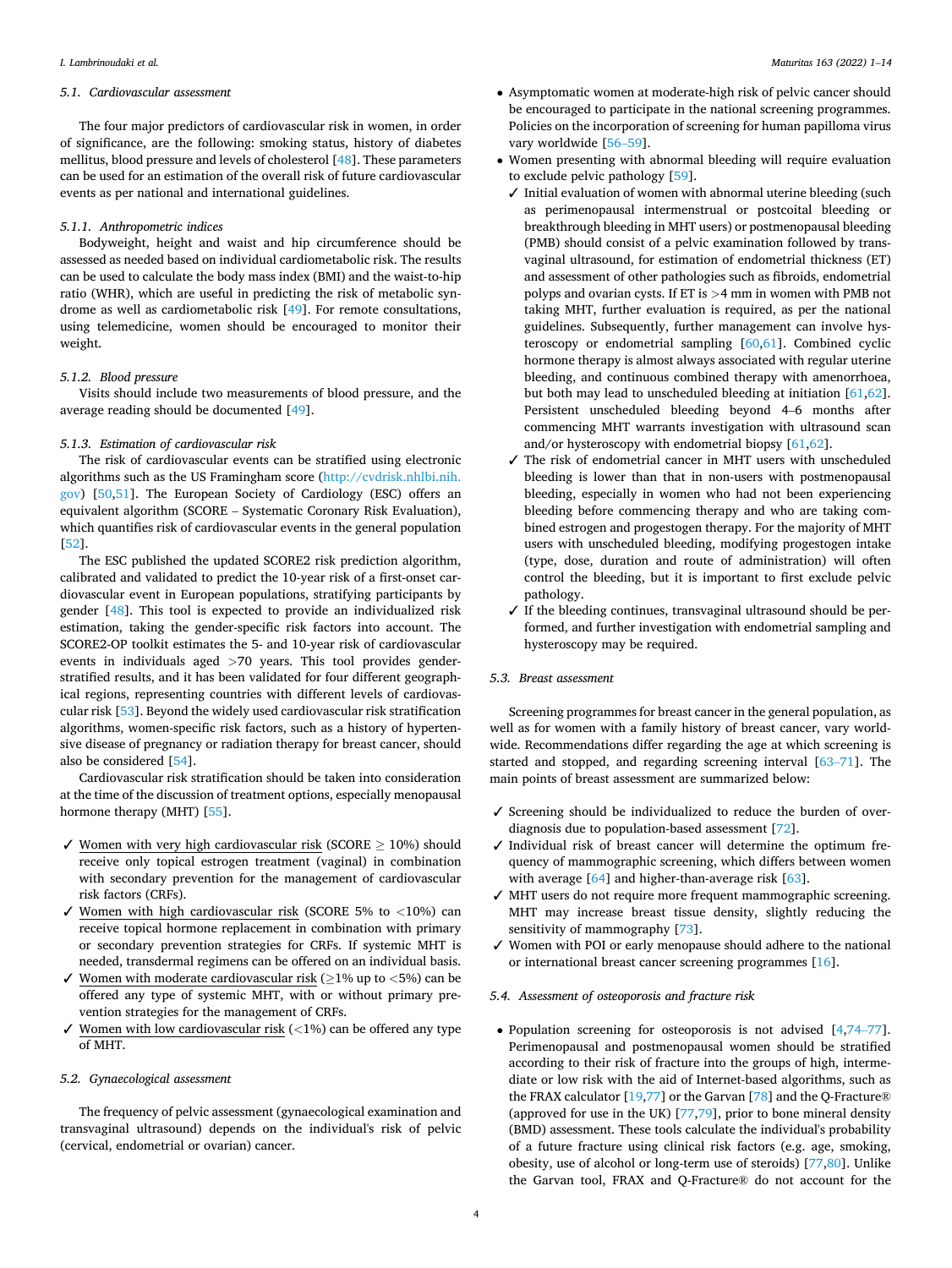previous history of falls [\[81](#page-10-0)], details of which should be carefully documented to guide individualized treatment options. Moreover, these algorithms do not explore possible comorbidities, knowledge of which will improve the prediction of future fracture risk, such as osteoarthritis, heart disease, chronic obstructive pulmonary disease, multiple sclerosis, Parkinson disease and so on [[82\]](#page-10-0). The use of FRAX is recommended for women aged 40 years or above [\[83](#page-10-0)].

- Dual-energy X-ray absorptiometry (DEXA) is the established gold standard non-invasive method for the quantitative measurement of BMD and prediction of fracture risk, with good reproducibility [\[84](#page-10-0)]. This technique is used at sites of clinical relevance, namely the lumbar spine and the femoral neck in posterior-anterior views [\[84](#page-10-0)]. BMD assessment predicts the gradient of fracture risk, which is the increase in the relative risk of fracture attributed to a decrease in BMD by 1 SD [[85\]](#page-10-0). The highest gradient of risk is described for hip fractures, for which the risk increases by 2.6 per 1-SD decrease in femoral neck BMD [[86,87\]](#page-10-0). DEXA measurements can also be applied at the forearm, in hyperparathyroidism, in severe states of obesity and in cases where BMD at the traditional sites cannot be measured or interpreted [\[84](#page-10-0)].
- Guidelines for BMD assessment with DEXA differ between countries. According to the European guidance and the guidelines from the UK National Institute for Health and Care Excellence (NICE) on the management of osteoporosis after the menopause, all postmenopausal women *>*65 years of age should be screened [[21,](#page-9-0)[88](#page-11-0)]. BMD should be assessed in women aged 50 to 65 years of age in the presence of specific risk factors for osteoporosis, such as hypogonadism, premature menopause, hyperparathyroidism, hyperthyroidism, hyperprolactinaemia, diabetes mellitus, Cushing's disease, coeliac disease, chronic liver disease or pancreatitis, inflammatory bowel disease, rheumatoid arthritis, haematological disorders, homocystinuria, chronic kidney disease, immobility, a history of falls or fragility fracture, use of oral or systemic glucocorticoids, smoking, heavy alcohol intake (*>*14 units per week) and low BMI (*<*18.5 kg/ m<sup>2</sup>) [[88\]](#page-11-0). For younger postmenopausal women, BMD evaluation is appropriate only if the assessment would influence subsequent management [[21\]](#page-9-0).
- Women with POI should undergo baseline BMD assessment at the time of diagnosis and then be followed up at intervals specified by the care providers to ensure that MHT maintains bone health [\[5,28](#page-9-0)].

## *5.5. Assessment of muscle strength and mass*

The European Working Group on Sarcopenia in Older People defined sarcopenia as an acute or chronic, progressive and generalized loss of muscle mass and loss of muscle strength (quality/quantity) which may result in low physical performance [[89\]](#page-11-0). The age-related decline in muscle strength/mass and decreased physical performance affect older postmenopausal women [\[90](#page-11-0)].

- Evaluation of handgrip strength is a useful indicator of muscle strength [\[90](#page-11-0)].
- Evaluation of sarcopenia can be done easily by measuring gait speed or using the SARC-F questionnaire [\[90](#page-11-0)]. The questionnaire is a useful tool for assessing the individual prior to referring to the specialist clinic and includes the following components: strength, rise from a chair, falls, climb stairs, need for assistance with walking [\[91](#page-11-0)]. Patients with suspected sarcopenia need specialist referral [\[90](#page-11-0)].

#### **6. Discuss management options**

Management should include:

- Provision of information about the consequences of menopause.
- Discussion of lifestyle changes.
- Discussion of contraception needs in perimenopausal women.

• Making a shared decision with the woman on the most appropriate therapeutic intervention, considering benefits and risks, the personal needs and lifestyle.

## **7. Lifestyle advice**

Advice on healthy living at midlife and beyond is presented in [Fig. 2](#page-5-0)  (adapted from [92–[96\]](#page-11-0)).

## **8. Management of menopausal symptoms and long-term consequences of menopause**

- For women experiencing menopause after the age of 45 years, MHT is the first-line treatment for managing bothersome menopausal symptoms, either during perimenopause or after the menopausal transition [[15,17,](#page-9-0)[97,98](#page-11-0)]. Women experiencing symptoms of vulvovaginal atrophy can be treated only with low-dose topical estrogen preparations or vaginal dehydroepiandrosterone (DHEA) [[10\]](#page-9-0).
- MHT should be provided to all women experiencing menopause at a younger age, unless contraindicated, at least until the age of natural menopause [[16,17](#page-9-0)].
- MHT can be considered for managing postmenopausal osteoporosis, especially if menopausal symptoms and clinical risk factors for osteoporosis are present. MHT has a favourable benefit/risk balance in perimenopausal or postmenopausal women within 10 years of the last menstrual period [\[17,19](#page-9-0),[99,100](#page-11-0)].
- MHT initiated before the age of 60 years or within 10 years since menopause is associated with reduced progression of atherosclerosis. MHT should not be used for primary or secondary prevention of cardiovascular disease. Prevention strategies should be guided by national and international guidelines [101–[103\]](#page-11-0).
- MHT is unlikely to increase the risk of dementia or to have a detrimental effect on cognitive function if initiated before the age of 60 years. MHT should not be used to attempt to prevent cognitive decline or dementia as epidemiological evidence remains inconsistent [\[17](#page-9-0),[104,105\]](#page-11-0). A study published in 2021 using data from a large sample found that MHT use does not appear to increase the risk of developing dementia overall, but slightly increases the risk of developing Alzheimer's disease among long-term users of estrogenprogestogen therapies [[106](#page-11-0)].

## **9. MHT types**

MHT consists of two main components, estrogens and progestogens [[15\]](#page-9-0). Estrogens are needed to control symptoms of estrogen loss [[17,](#page-9-0)[98](#page-11-0)]. The progestogens are added to estrogen treatment in women with an intact uterus to counteract the hyperplastic effect of estrogen on the endometrium [[15,17](#page-9-0)[,97,98](#page-11-0)].

Bazedoxifene is a selective estrogen receptor modulator (SERM), which can be used in combination with estrogen treatment for endometrial protection in postmenopausal women who have contraindications to or cannot tolerate progestogens [[107](#page-11-0),[108](#page-11-0)].

Tibolone is a synthetic steroid compound that has metabolites with estrogenic, progestogenic and androgenic activity [\[109](#page-11-0)–111]. It is indicated for mitigating vasomotor symptoms and osteoporosis in postmenopausal women, independently of hysterectomy status [\[17](#page-9-0)]. Available data suggest that even a low dose of tibolone (1.25 mg daily; the standard dose is 2.5 mg) has been shown to be effective in decreasing the rates of vertebral and non-vertebral fracture in postmenopausal women aged 60–85 years [[112](#page-11-0)]. On the other hand, treatment with tibolone increases the risk of stroke in women over the age of 60 years and is also associated with a higher risk of breast cancer recurrence [[111](#page-11-0),[113](#page-11-0)].

Testosterone replacement can be offered to women with low sexual desire and administered together with MHT [\[17](#page-9-0)].

Compounded bioidentical hormones are structurally modulated to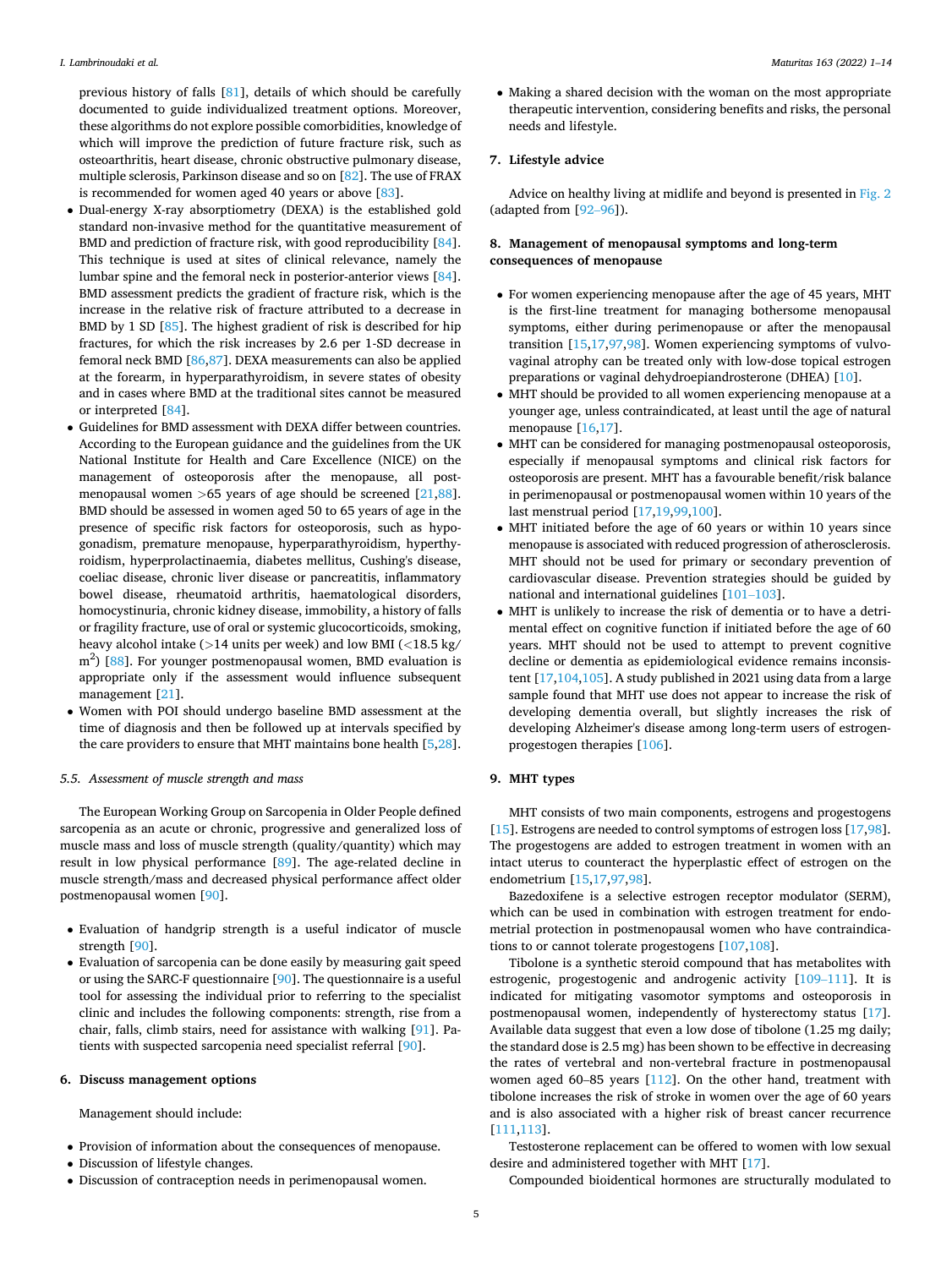<span id="page-5-0"></span>

| <b>Diet</b>                                                                                                                                                                                                                                                    | <b>Supplementation</b>                                           | <b>Physical activity</b>                                                                                                                                                                                                                                               | <b>General</b>                                                                                                                                                                                                                                                                                 |
|----------------------------------------------------------------------------------------------------------------------------------------------------------------------------------------------------------------------------------------------------------------|------------------------------------------------------------------|------------------------------------------------------------------------------------------------------------------------------------------------------------------------------------------------------------------------------------------------------------------------|------------------------------------------------------------------------------------------------------------------------------------------------------------------------------------------------------------------------------------------------------------------------------------------------|
| $\bullet$ $\uparrow$ mono- and<br>polyunsaturated fats<br>$\bullet$ $\uparrow$ complex<br>carbohydrates<br>(legumes, rice, fruits,<br>beans, whole-grain<br>cereals)<br>$\bullet$ $\uparrow$ proteins (fish,<br>poultry, plants,<br>skimmed dairy<br>products) | • Calcium and vitamin<br>D through either diet<br>or supplements | • Aerobic exercise<br>$>150$ min/week<br>(moderate intensity)<br>or 75 min/week<br>(vigorous intensity)<br>$\bullet$ Muscle-<br>strengthening<br>activities $\geq$ days/<br>week or as active as<br>possible<br>• Reduce sedendary<br>behaviour as much as<br>possible | • Lighter clothing.<br>sleeping in cooler<br>room, use fans<br>• Reduce stress<br>• Control triggers of<br>vasomotor symtpoms<br>(e.g. spicy foods,<br>coffeine, smoking)<br>• Relaxation<br>techniques (e.g. deep<br>breathing, guided<br>visualization,<br>progressive muscle<br>relaxation) |

**Fig. 2.** Lifestyle advice for the management of menopausal symptoms and for prevention of chronic disease associated with ageing and the menopause.

**Ta** 

resemble the hormones produced by the human ovary. Although  $E_2$  and progesterone formulations are similar to the regulated MHT regimens, there are concerns about safety and efficacy when manufacture is unregulated [[114](#page-11-0)]. Long-term safety data are still missing [\[115\]](#page-11-0). MHT regimens classified according to hormone type, dose and route of administration are presented in Table 1. The availability of the individual hormonal preparations varies worldwide.

#### *9.1. Individualizing MHT dose*

Women experiencing POI or early menopause should, in principle, receive treatment with estrogen doses which are higher than the doses given to women with natural menopause, aiming to restore hormone concentrations to the premenopausal state (mean, 120 pg/mL; follicular phase, 20–350 pg/mL; midcycle peak, 150–750 pg/mL; luteal phase, 30–450 pg/mL) [\[116\]](#page-11-0). Circulating estradiol levels vary between women, and depend on the type of hormones, the dose, the route of administration, metabolization and steady state [[28](#page-9-0)[,117\]](#page-11-0). Transdermal or oral administration of  $E_2$  at the doses used in MHT is associated with better BMD response compared with oral contraceptives [[118](#page-11-0),[119](#page-11-0)].

Low-dose MHT effectively controls symptoms in perimenopausal and postmenopausal women [[120,121\]](#page-11-0). For women *>*45 years commencing MHT to manage menopausal symptoms, the dose of MHT should be adjusted to the lowest that remains effective [\[94,120\]](#page-11-0). Treatment, however, should be individualized, with no arbitrary dose or duration limits. Low-dose MHT is associated with improvements in BMD, although fracture data are missing [[19\]](#page-9-0). Low-dose tibolone (1.25 mg) has been shown to decrease the risk of vertebral and non-vertebra fractures in older postmenopausal women [[112](#page-11-0)].

In postmenopausal women with low libido in the context of hypoactive sexual desire disorder (HSDD), testosterone treatment can be offered using appropriate approved female preparations, or approved male formulations as an off-licence use, to provide the recommended female replacement doses. In the latter case, the dose should be customized to result in serum testosterone concentrations approximating those in premenopausal women [[122](#page-11-0)].

#### *9.2. Benefits and risks of MHT*

#### *9.2.1. The main benefits of MHT*

| These                                     | can | be. | summarized | as | follows |
|-------------------------------------------|-----|-----|------------|----|---------|
| $[15, 17, 97, 98, 100, 105, 123 - 125]$ : |     |     |            |    |         |

• Management of vasomotor symptoms.

- Management of symptoms of vulvovaginal atrophy.
- Prevention of bone loss and osteoporotic fractures.

| ble |  |  |  |  |  |
|-----|--|--|--|--|--|
|-----|--|--|--|--|--|

Menopausal hormone therapy regimens.

| Regimen                        | Route of administration                                            | Dose                                                                                                                                              |
|--------------------------------|--------------------------------------------------------------------|---------------------------------------------------------------------------------------------------------------------------------------------------|
| <b>Estrogens</b>               |                                                                    |                                                                                                                                                   |
| 17-Beta-estradiol              | Tablet, patch, gel,<br>transdermal spray, vaginal<br>cream or ring | Standard dose: 2-4 mg<br>(oral) or $50-100 \mu g$<br>(transdermal)<br>Low dose: 1 mg (oral) or<br>25 µg (transdermal)<br>Ultra-low dose: 0.25-0.5 |
| <b>CEE</b>                     | Oral tablet                                                        | mg (oral) or $14 \mu$ g<br>(transdermal)<br>Standard dose:<br>$0.625 - 1.25$ mg<br>Low dose: 0.300-0.400<br>mg                                    |
| Estriol                        | Vaginal gel, cream or ring                                         | $0.5-1$ mg cream<br>0.03 mg per pessary<br>$7.5 \mu$ g over 24 h per ring                                                                         |
| Promestriene                   | Vaginal cream or tablets                                           | 10 <sub>mg</sub>                                                                                                                                  |
| Progestogens                   |                                                                    |                                                                                                                                                   |
| Micronized                     | Oral or vaginal tablet                                             | $100-200$ mg orally or                                                                                                                            |
| progesterone                   |                                                                    | vaginally                                                                                                                                         |
| Levonorgestrel                 | Oral tablet or transdermal                                         | $30-40 \mu g$ (orally)                                                                                                                            |
|                                | patch or intrauterine<br>system device                             | 150 μg (transdermally)<br>14-20 mg (intrauterine<br>device)                                                                                       |
| Dydrogesterone                 | Oral tablet                                                        | $2.5 - 20$ mg                                                                                                                                     |
| Norethisterone acetate         | Oral tablet or patch                                               | $0.5-1.0$ mg (orally) or<br>$125 - 250 \,\mu g$<br>(transdermally)                                                                                |
| Drospirenone                   | Oral tablet                                                        | $1-2$ mg                                                                                                                                          |
| Medroxyprogesterone<br>acetate | Oral tablet                                                        | $2.5 - 10$ mg                                                                                                                                     |
| Norgestrel                     | Oral tablet                                                        | $0.25 - 0.5$ mg                                                                                                                                   |
| Chlormadinone acetate          | Oral tablet                                                        | 2 <sub>mg</sub>                                                                                                                                   |
| Nomegestrol acetate            | Oral tablet                                                        | $2.5 - 5$ mg                                                                                                                                      |
| Promegestone<br>Trimegestone   | Oral tablet<br>Oral tablet                                         | $2.5 - 10$ mg<br>$0.25$ mg                                                                                                                        |
| Norgestimate                   | Oral tablet                                                        | $0.5$ mg                                                                                                                                          |
| Dienogest                      | Oral tablet                                                        | $3-4$ mg                                                                                                                                          |
| Other                          |                                                                    |                                                                                                                                                   |
| Ospemifene (SERM)              | Oral tablet                                                        | $60$ mg                                                                                                                                           |
| Bazedoxifene (SERM)            | Oral tablet combined with<br><b>CEE</b>                            | 10 mg or 20 mg or 40 mg<br>and 0.45 mg or 0.625 mg                                                                                                |
| Tibolone                       | Oral tablet                                                        | $1.25 - 2.5$ mg                                                                                                                                   |
| DHEA (prasterone)              | Vaginal tablet                                                     | $6.5 \text{ mg}$                                                                                                                                  |

CEE: conjugated equine estrogens; DHEA: dehydroepiandrosterone.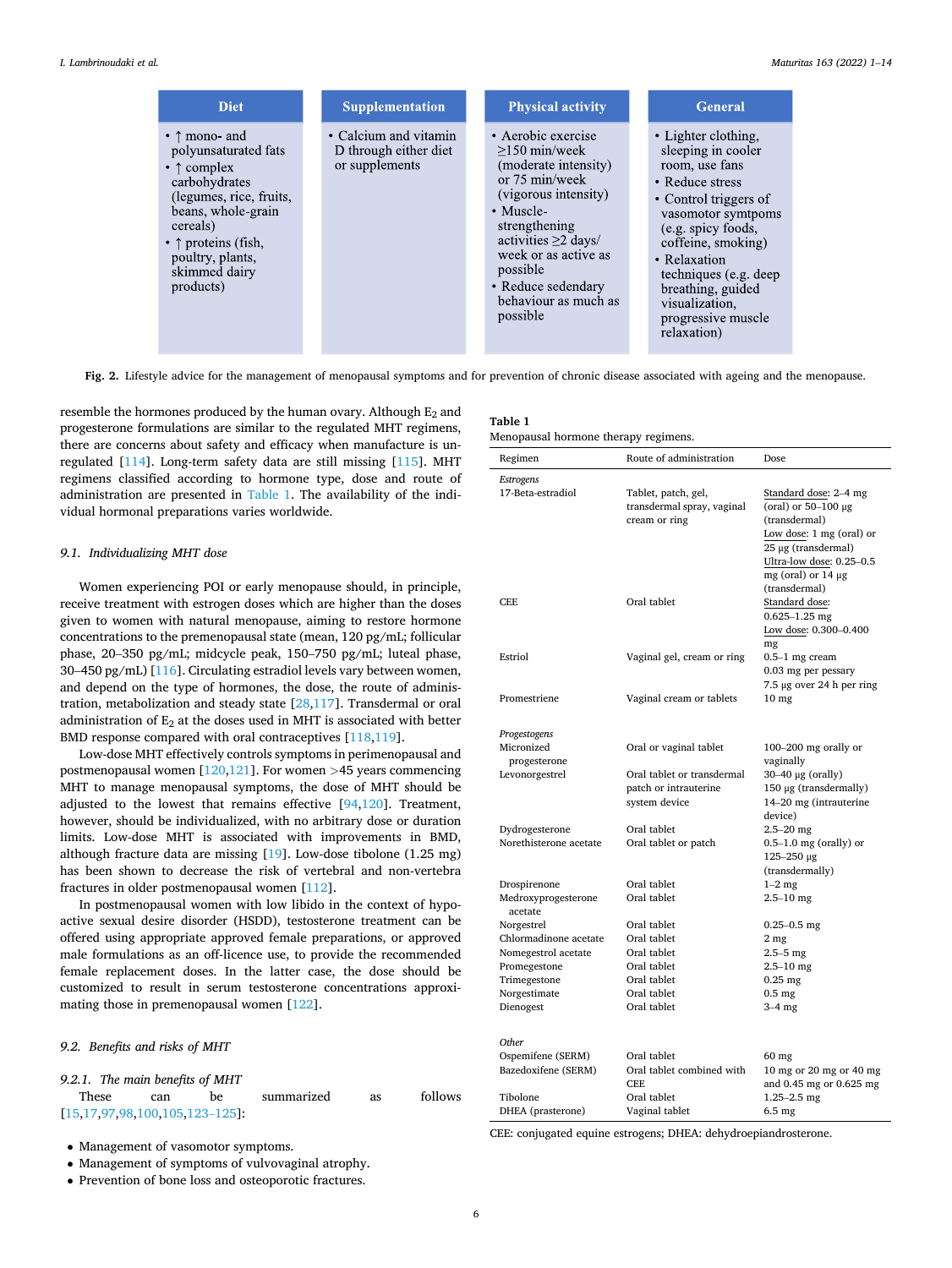- Improved mood and wellbeing.
- Reduced risk of new-onset diabetes mellitus.
- If initiated early after the menopausal transition, MHT may reduce the risk of cardiovascular disease.
- MHT improves risk factors of cognitive decline. If initiated early after menopause, it may prevent cognitive decline.

## *9.2.2. The main risks of MHT*

These can be summarized as follows [[15,17](#page-9-0)[,97,98](#page-11-0),[100,123](#page-11-0)–129]:

- The increased risk of breast cancer in women over 50 years taking MHT is primarily associated with the addition of a progestogen to estrogen therapy and with duration of use. It also varies according to the type of progestogen. It is lower with progesterone and dydrogesterone than with other progestogens. The risk of breast cancer attributable to MHT is small and decreases after treatment is stopped.
- Oral but not transdermal MHT is associated with an increase in venous thromboembolism.
- MHT may confer a small risk of stroke, which is more common in women treated with oral rather than transdermal estrogen.
- MHT initiated in women *>* 60 years of age or *>*10 years after menopause does not have cardiovascular benefits but also does not cause harm.
- MHT does not appear to increase the risk of cognitive decline overall but may increase the risk of dementia in older women, if initiated after the age of 65 years.

#### *9.3. Follow-up, adverse effects and changing of the MHT regimen*

- Following initiation of treatment, women should be offered an initial follow-up assessment after 2–3 months to review the efficacy of treatment and discuss adverse effects [\[98](#page-11-0),[130](#page-12-0)].
- Subsequent follow-up appointments should be offered based on individual needs, to discuss possible adverse effects of treatment and ensure compliance. Women with POI or early menopause are likely to require more frequent clinic visits to explore possible problems related to hormone deficiency at an early stage [[16\]](#page-9-0). Women should be reminded of the benefit of participating in national screening programmes for breast and cervical cancer screening. Blood tests should be recommended according to clinical need [\[98](#page-11-0),[130](#page-12-0)].
- Changing the MHT regimen is appropriate for women with bothersome side effects such as bloating, breast tenderness, mood swings, fluid retention or irregular bleeding [[131](#page-12-0)]. Symptoms are expected to improve by adjusting the dose of estrogen or changing the route of administration from oral to transdermal. Bazedoxifene is an alternative for women intolerant of progestogens [\[131,132\]](#page-12-0). Alternatively, endometrial protection can be achieved with the use of a levonorgestrel-containing intra-uterine device, which will also provide contraception in the perimenopause [[133](#page-12-0)]. The combination of conjugated estrogen with bazedoxifene seems to be more neutral to breast tissue, but is not readily available worldwide and further data are required [[134](#page-12-0)].
- HSDD can be a persistent complaint of women taking estrogen-based MHT. Here, addition of testosterone treatment to MHT can be considered, provided symptoms of vulvovaginal atrophy are appropriately treated first [\[122\]](#page-11-0).

#### *9.4. Duration of use and stopping MHT*

The duration of treatment should be individualized, taking into account the needs of the woman, her wishes and possible risks of ongoing treatment [\[17](#page-9-0)[,97](#page-11-0),[98\]](#page-11-0). There is no need for annual gynaecological follow-up in asymptomatic women with no abnormal vaginal bleeding or those women not at increased risk of gynaecological cancer [[3](#page-8-0)].

Low-dose vaginal estrogens can be continued long term, as long as symptoms of GSM persist [[10,18](#page-9-0)[,98](#page-11-0)], as their use is not associated with a

higher risk of breast or endometrial cancer [[17\]](#page-9-0).

Women with POI and early menopause should continue MHT until the age of natural menopause (51–52 years) [[17,28](#page-9-0)[,97](#page-11-0),[98,](#page-11-0)[135](#page-12-0)]. Women aged *>*45 years commencing MHT for symptom control should continue MHT as long as symptoms persist and MHT has a favourable benefit/risk balance for them. As it is impossible to predict the duration of symptoms in individual women, trials of either tapering or stopping MHT can be undertaken. After stopping MHT, women at high clinical risk of fracture should be offered a non-hormonal medication for bone health [[17](#page-9-0)[,100,121](#page-11-0)].

## **10. Non-hormonal therapies for menopausal symptoms**

## *10.1. Pharmacological alternatives for vasomotor symptoms*

Non-hormonal management of menopausal hot flushes and night sweats is suggested for women who do not wish to initiate MHT or who are not eligible for it [[4](#page-9-0)[,136\]](#page-12-0).

## *10.1.1. Selective serotonin reuptake inhibitors and serotoninnorepinephrine reuptake inhibitors*

Selective serotonin reuptake inhibitors (SSRIs) like paroxetine, citalopram or escitalopram and serotonin-norepinephrine reuptake inhibitors (SNRIs) like venlafaxine or desvenlafaxine are effective for the management of hot flushes [\[137](#page-12-0)–140], but should be considered as second-line treatment options in women for whom MHT is not contraindicated. SSRIs are effective in reducing the frequency of menopausal hot flushes, by 40–50% for paroxetine at a dose of 7.5-25 mg, by 45–47% for citalopram at a dose of 10-20 mg, and by 30–45% for escitalopram at a dose of 10-20 mg. SNRIs are also an effective alternative for reducing the frequency of bothersome hot flushes, by 22–55% for venlafaxine at a dose of 75-100 mg and by 60–70% for desvenlafaxine at a dose of 100- 150 mg [[141](#page-12-0)]. Caution is advised in prescribing paroxetine or fluoxetine for women with breast cancer treated with tamoxifen, as these types of SSRIs are known to inhibit P450 cytochrome activity, interfering with tamoxifen metabolism [\[139\]](#page-12-0).

## *10.1.2. Gabapentin and pregabalin*

Gabapentin is as effective as venlafaxine in controlling hot flushes but seems to be less popular [\[139\]](#page-12-0). Daily doses of 300–900 mg reduce the severity of symptoms by 40–45% [[141](#page-12-0)]. Concerns about gabapentin and pregabalin misuse and dependence need to be taken into consideration before their use for vasomotor symptoms [\[3\]](#page-8-0).

#### *10.1.3. Clonidine*

This centrally active alpha-2 adrenergic agonist, which is also an antihypertensive, is moderately effective – reducing vasomotor symptoms by 20–35% [\[141\]](#page-12-0). It is recommended for breast cancer survivors by both NAMS and NICE [[139](#page-12-0),[141](#page-12-0)].

## *10.1.4. Oxybutinin*

This anticholinergic agent has also been shown to decrease the severity of vasomotor symptoms compared with placebo (5 mg dose vs 2.5 mg dose vs placebo: 86% vs 70% vs 29%) as well as the frequency of hot flushes (5 mg dose vs 2.5 mg dose vs placebo: 77% vs 60% vs 27%) [[142](#page-12-0)]. Oxybutinin use is associated with side-effects such as constipation, dry mouth and higher risk of dementia. However, it could be considered in women unable to take estrogen [\[141,142](#page-12-0)].

## *10.2. Hypoactive sexual desire and genitourinary syndrome of menopause*

#### *10.2.1. Flibanserin*

Flibanserin acts as a full agonist at postsynaptic serotonin 5HT-1A receptors and as an antagonistic at postsynaptic 5HT-2A receptors. A dose of 100 mg at bedtime improves HSDD symptoms [\[143\]](#page-12-0).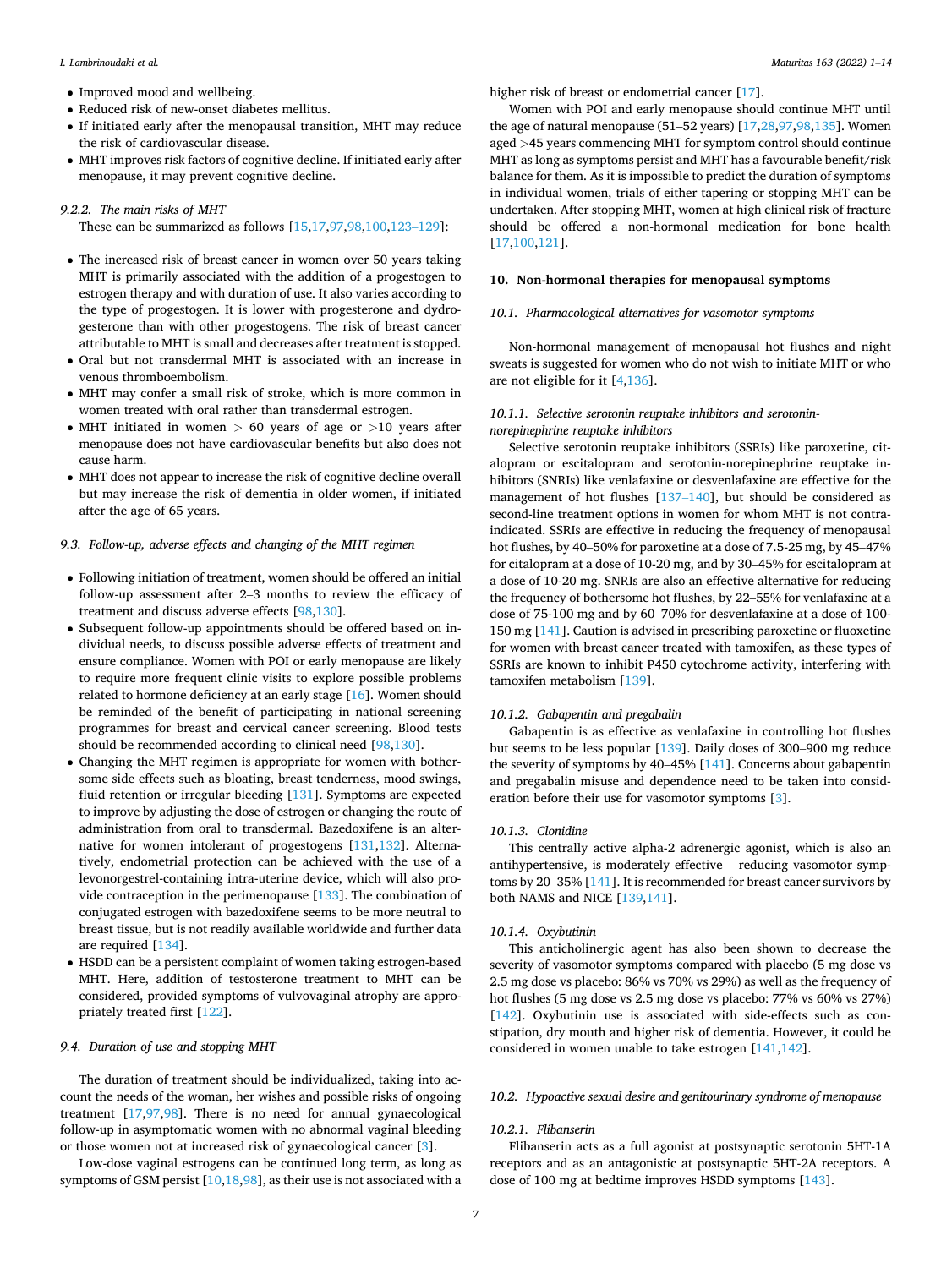#### *10.2.2. Ospemifene*

A selective estrogen receptor modulator, ospemifene exerts an agonistic effect on vaginal tissues, improving GSM symptoms. Daily treatment with 60 mg orally improves vaginal dryness and dyspareunia. Safety data are available on its administration for 12 months [\[144](#page-12-0)–146].

#### *10.2.3. Vaginal bio-adhesive moisturizers and lubricants*

Symptoms of vulvovaginal atrophy can be eased with over-thecounter vaginal moisturizers and lubricants. Products with pH and osmolality similar to those of vaginal secretions are recommended. Moisturizers require frequent use for effective symptom control, while lubricants can be used less frequently and as needed in sexual activity [[10,18](#page-9-0)[,147\]](#page-12-0).

## *10.2.4. Laser therapy*

Energy-based therapies include fractional  $CO<sub>2</sub>$  laser or erbium YAG laser and radiofrequency devices; however, none of these approaches has received FDA approval due to safety concerns [[18\]](#page-9-0). Although clinical studies have shown benefit and safety [\[148](#page-12-0)–150], recent experimental data and data from randomized controls trials question the efficacy of laser treatment [[151,152\]](#page-12-0).

## **11. Alternative and complementary therapies**

Alternative and complementary therapies are less effective than MHT for the control of climacteric symptoms. They include phytoestrogens, yoga, acupuncture, homoeopathic medicine, mindfulness-based stress reduction, clinical hypnosis and paced respiration [[4](#page-9-0),[15,](#page-9-0)[136](#page-12-0),[153](#page-12-0)]. These therapies have modest effects on menopausal symptoms; the evidence is limited by the quality and heterogeneity of studies [[154](#page-12-0)]. Health care providers should take into consideration possible interactions with standard medicines such as anticancer therapies, anticoagulants and antiepileptics.

Cognitive behavioural therapy (CBT), originally developed for patients suffering from depression and anxiety, has recently been considered as an effective treatment for the control of health problems like chronic pain, insomnia as well as vasomotor symptoms [[46,](#page-10-0)[121](#page-11-0),[155](#page-12-0)]. The CBT protocols MENOS 1 and MENOS 2 have been recommended for the treatment of depression and anxiety during the menopausal transition and postmenopause [[156](#page-12-0),[157\]](#page-12-0). CBT can be accessed in a variety of ways: self-help books, phone and online as well as face to face [[158](#page-12-0)]. The MENOS 4 trial showed that women with breast cancer experiencing hot flushes can benefit from CBT delivered by trained specialist nurses [[159](#page-12-0),[160](#page-12-0)].

## **12. Non-hormonal therapy for osteoporosis**

## *12.1. Calcium and vitamin D*

Calcium and vitamin D are crucial for bone mineralization, hence their intake should be adequate [\[95](#page-11-0)]. A daily calcium intake of 800–1200 mg and vitamin D intake of 600 IU are recommended to maintain skeletal health after menopause. Calcium supplements are advisable if the dietary intake is below the recommended target. Vitamin D supplementation is advisable for women with very little sunlight exposure, which is more likely during the winter months [\[95](#page-11-0)]. Recommended daily allowance of vitamin D is increased to 800 IU for women aged over 71 years [\[3,](#page-8-0)[21](#page-9-0)[,161\]](#page-12-0).

#### *12.2. Selective estrogen receptor modulators*

Raloxifene is indicated for women at risk of osteoporosis. Treatment with 60 mg daily reduces the risk of vertebral and secondary fractures by 30% and 40% respectively, compared with women not on any antiosteoporosis treatment, while increasing BMD at the femoral neck [[162](#page-12-0)]. In addition, raloxifene reduces the risk of invasive breast cancer

in women at high risk [\[163,164](#page-12-0)]. Nevertheless, raloxifene treatment has not been associated with a meaningful reduction in the risk of nonvertebral fractures [\[165\]](#page-12-0). Adverse effects include a slight increase in the risk of venous thromboembolism, vaginal dryness, leg cramps and an increase in severity of hot flushes [[163,164\]](#page-12-0).

Bazedoxifene is a newer SERM approved for the treatment of osteoporosis. It reduces the risk of vertebral fractures by 39% [[166\]](#page-12-0) and the risk of secondary fractures by 34% [[162](#page-12-0)], and increases spine BMD, as assessed at 3 and 7 years of treatment [[167](#page-12-0)]. Adverse effects include a slight increase in the risk of venous thromboembolism and an increase in vasomotor symptoms [\[163,164\]](#page-12-0).

## *12.3. Bisphosphonates*

Bisphosphonates are first-line medications for women over the age of 60 years at increased risk of fragility fractures. There are no robust data to explore the effects of bisphosphonates in younger postmenopausal women with osteoporosis or premenopausal women with low BMD [[168](#page-12-0)]. Oral bisphosphonates include alendronate (70 mg once weekly), risedronate (150 mg monthly, as two 75 mg doses taken on consecutive days) and ibandronate (150 mg monthly, as a single dose) [[19,21](#page-9-0)]. Ibandronate can also be administered as an intravenous injection (3 mg once every three months). Zoledronic acid is administered as a 5 mg intravenous infusion annually [[19\]](#page-9-0).

The efficacy of bisphosphonates in reducing the risk of fracture can be summarized as follows [\[19](#page-9-0)]:

- The risk of vertebral fractures is reduced by alendronate (up to 43%), risedronate (up to 39%), ibandronate (up to 33%) and zoledronic acid (up to 62%) [[166](#page-12-0)].
- The risk of non-vertebral fractures is reduced by risedronate and zoledronic acid.
- The risk of hip fractures is reduced by alendronate, risedronate and zoledronic acid.

Adverse effects include upper gastrointestinal irritation (oral preparations) and acute-phase reaction (intravenous preparation). Recently, gastro-resistant formulations have become available, which are associated with fewer, less severe side-effects and thus better compliance [[169](#page-13-0)]. Less common adverse effects include atrial fibrillation, atypical femoral fracture, osteonecrosis of the jaw (ONJ) and oesophageal cancer [[3](#page-8-0)]. The incidence of ONJ among patients treated with bisphosphonates is estimated to be 0.001% to 0.01%, which is only marginally higher than that in the general population (*<*0.001%) [\[170\]](#page-13-0). Risk factors for ONJ include poor oral hygiene, diabetes mellitus, ill-fitting dentures, chronic inflammation, glucocorticoid use and malignancy [\[170\]](#page-13-0). Control of oral disease prior to initiation of treatment and maintenance of good oral hygiene can help to prevent ONJ [[170](#page-13-0)].

The decision to continue or stop treatment should be reviewed every 3–5 years. There is limited evidence to guide the decision to continue treatment after 10 years [[21\]](#page-9-0).

#### *12.4. Denosumab*

Denosumab, a human monoclonal antibody with potent antiresorptive activity, acts by inhibiting the receptor activator of the nuclear factor kappa-B ligand (RANKL). Denosumab is indicated for women at high risk of fragility fractures and is administered as a 60 mg subcutaneous injection every 6 months. It increases BMD at all sites, and reduces the risk of vertebral fractures by 68% and hip fractures by 40% [[3](#page-8-0)]. Discontinuation of denosumab is associated with rebound accelerated bone loss and increased risk of vertebral fractures; therefore, a bisphosphonate should be used after denosumab withdrawal to inhibit bone loss. Adverse effects after short-term use include skin reactions. Sporadic cases of osteonecrosis of the jaw and atypical femoral fractures have been described in patients on long-term use [\[3,](#page-8-0)[19,21\]](#page-9-0).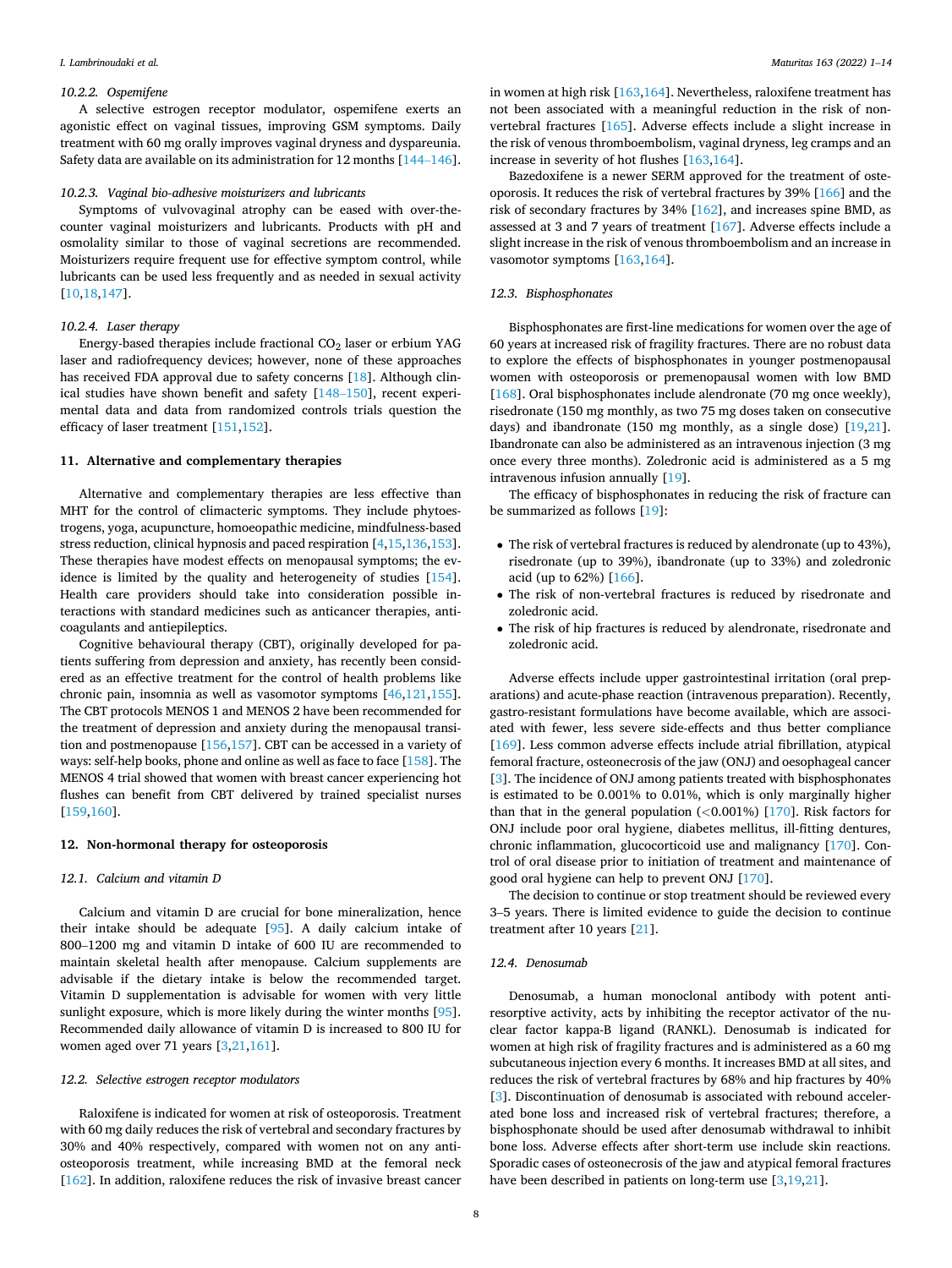### <span id="page-8-0"></span>*12.5. Calcitonin*

This antiresorptive agent is available as an intramuscular injection or intravenous infusion, for the short-term treatment of patients with acute bone loss due to sudden immobilization, hypercalcaemia due to cancer or Paget's disease, but not for osteoporosis [\[171\]](#page-13-0).

#### *12.6. Parathyroid hormone*

Agents with the potential to activate the parathyroid hormone (PTH) receptor, such as teriparatide (daily subcutaneous injection 20 μg) and abaloparatide (daily subcutaneous injection 80 μg), reduce the risk of vertebral and non-vertebral fractures significantly (teriparatide by 59% and 38%, and abalopartide by 86% and 49%, respectively) [\[19](#page-9-0),[166](#page-12-0)]. Abaloparatide is more potent than teriparatide in improving BMD at the hip, but no agent has been shown to decrease the risk of hip fracture in pivotal trials, possibly because of power limitations. Adverse effects include postural hypotension, at least after the first doses of treatment, and hypercalcaemia [\[19\]](#page-9-0). Treatment should not be offered to patients at high risk of osteosarcoma or bone metastases. The total duration of teriparatide treatment is two years cumulatively within a patient's lifetime. The FDA in November 2020 allowed this to be extended in patients who remain at very high risk of fracture after the 2 years of treatment [[19\]](#page-9-0). Treatment with abaloparatide is approved by the FDA but not the EMA due to concerns for cardiovascular safety, mainly arrhythmias [3,[19,21,](#page-9-0)[172\]](#page-13-0).

### *12.7. Romosozumab*

Romosozumab is a human monoclonal antibody which inhibits sclerostin, a glycoprotein that regulates bone turnover. Romosozumab inhibits bone resorption and stimulates bone formation. It is administered as two subcutaneous injections totalling 210 mg per month. It is approved by the FDA and the EMA [\[173\]](#page-13-0). Romosozumab reduces the rates of vertebral, non-vertebral and hip fractures by 67%, 33% and 56%, respectively [3,[166](#page-12-0)]. It is indicated for women at very high risk of fragility fractures, namely those with previous fractures or multiple risk factors for fracture and women who lose BMD or sustain a fracture while on anti-resorptive therapy [3[,19](#page-9-0)].

Adverse effects include mild injection site reactions and hypersensitivity. Another adverse event is the higher risk of major cardiovascular events compared with alendronate. Therefore, romosozumab should not be administered to women at high risk of cardiovascular disease [[19\]](#page-9-0).

## **13. Drugs in development**

Neurokinin-3 receptor antagonists are promising agents in the control of menopause-associated vasomotor symptoms. Hypothalamic neurokinin B (NKB) signalling, and its interaction with the thermoregulatory centre through the related neurokinin 3 receptor, are shown to control thermoregulation, hence NK3 receptor antagonists have an important therapeutic potential in the management of hot flushes. In the postmenopausal environment of estrogen deficiency, NKB signalling and the ensuing overstimulation of kisspeptin-NKB-dynorphin neurons in the thermoregulatory centre activate heat dissipation effectors [[174](#page-13-0)]. Investigational drugs belonging to this category include fezolinetant, elinzanetant, MLE4901 and pavinetant [[174](#page-13-0)–177].

## **14. Summary**

Menopause, or the cessation of menstruation, is the inevitable result of normal ovarian ageing due to the depletion of ovarian follicles, occurring in the late 40s or early 50s. The decline in estrogen concentrations is associated with menopausal symptoms, especially hot flushes and night sweats, sleep problems, mood imbalance, muscle and joint pain, and symptoms of vulvovaginal atrophy. Spontaneous or iatrogenic

POI or early menopause requires MHT at least until the typical age of spontaneous menopause. Post-reproductive health is further affected by problems related to ageing and menopause, like osteoporosis, cardiovascular disease and cognitive decline. The management of women transitioning to menopause should be individualized, considering their risk profile and their wishes and needs.

## **Contributors**

Irene Lambrinoudaki, Eleni Armeni and Dimitrios Goulis prepared the initial draft, which was circulated to all other named authors, EMAS board members and advisors for comments and approval; production was coordinated by Irene Lambrinoudaki and Margaret Rees.

## **Funding**

No funding was sought or received for the preparation of this care pathway.

#### **Provenance and peer review**

This article is an EMAS care pathway and was not externally peer reviewed.

## **Declaration of competing interest**

- 1. Irene Lambrinoudaki: None declared.
- 2. Eleni Armeni: None declared.
- 3. Dimitrios G. Goulis: None declared.
- 4. Silvia Bretz: None declared.
- 5. Iuliana Ceausu: None declared.
- 6. Fatih Durmusoglu: None declared.
- 7. Risto Erkkola: None declared.
- 8. Ivan Fistonic: has received consulting fees in the past 3 years from Fotona Inc.
- 9. Marco Gambacciani: has received speaker and consulting fees in the past 3 years from MSD, Theramex and Bayer.
- 10. Marije Geukes: None declared.
- 11. Haitham Hamoda: None declared.
- 12. Caiomhe Hartley: None declared.
- 13. Angelica Lindén Hirschberg in the past 3 years has received grant support from ITF Research Pharma for the "Blissafe" study.
- 14. Blazej Meczekalski: None declared.
- 15. Nicolas Mendoza in the past 3 years has received grant support from Astellas Pharma.
- 16. Alfred Mueck: None declared.
- 17. Antonina Smetnik: none declared.
- 18. Petra Stute has received speaker and consulting fees in the past 3 years from Besins Healthcare, Jenapharm GmbH & Co. KG, Labatec Pharma SA, Effik SA, Astellas Pharma AG and Viatris.
- 19. Mick van Trotsenburg: None declared.
- 20. Margaret Rees: None declared.

#### **References**

- [1] G.B.D. M. Collaborators, Global, regional, and national under-5 mortality, adult mortality, age-specific mortality, and life expectancy, 1970-2016: a systematic analysis for the Global Burden of Disease Study 2016, Lancet (London, England) 390 (2017) (2016) 1084–1150, [https://doi.org/10.1016/S0140-6736\(17\)31833-](https://doi.org/10.1016/S0140-6736(17)31833-0)
- [0](https://doi.org/10.1016/S0140-6736(17)31833-0). [2] V. Kontis, J.E. Bennett, C.D. Mathers, G. Li, K. Foreman, M. Ezzati, Future life expectancy in 35 industrialised countries: projections with a Bayesian model ensemble, Lancet (London, England) 389 (2017) 1323–1335, [https://doi.org/](https://doi.org/10.1016/S0140-6736(16)32381-9)  [10.1016/S0140-6736\(16\)32381-9.](https://doi.org/10.1016/S0140-6736(16)32381-9)
- [3] [M. Rees, D. Goulis, P. Lopes, EMAS Care Online: The Essential Guide to Women](http://refhub.elsevier.com/S0378-5122(22)00090-1/rf0015)'s [Health in Midlife and Beyond, European Menopause and Andropause Society,](http://refhub.elsevier.com/S0378-5122(22)00090-1/rf0015) [Geneva, 2020.](http://refhub.elsevier.com/S0378-5122(22)00090-1/rf0015)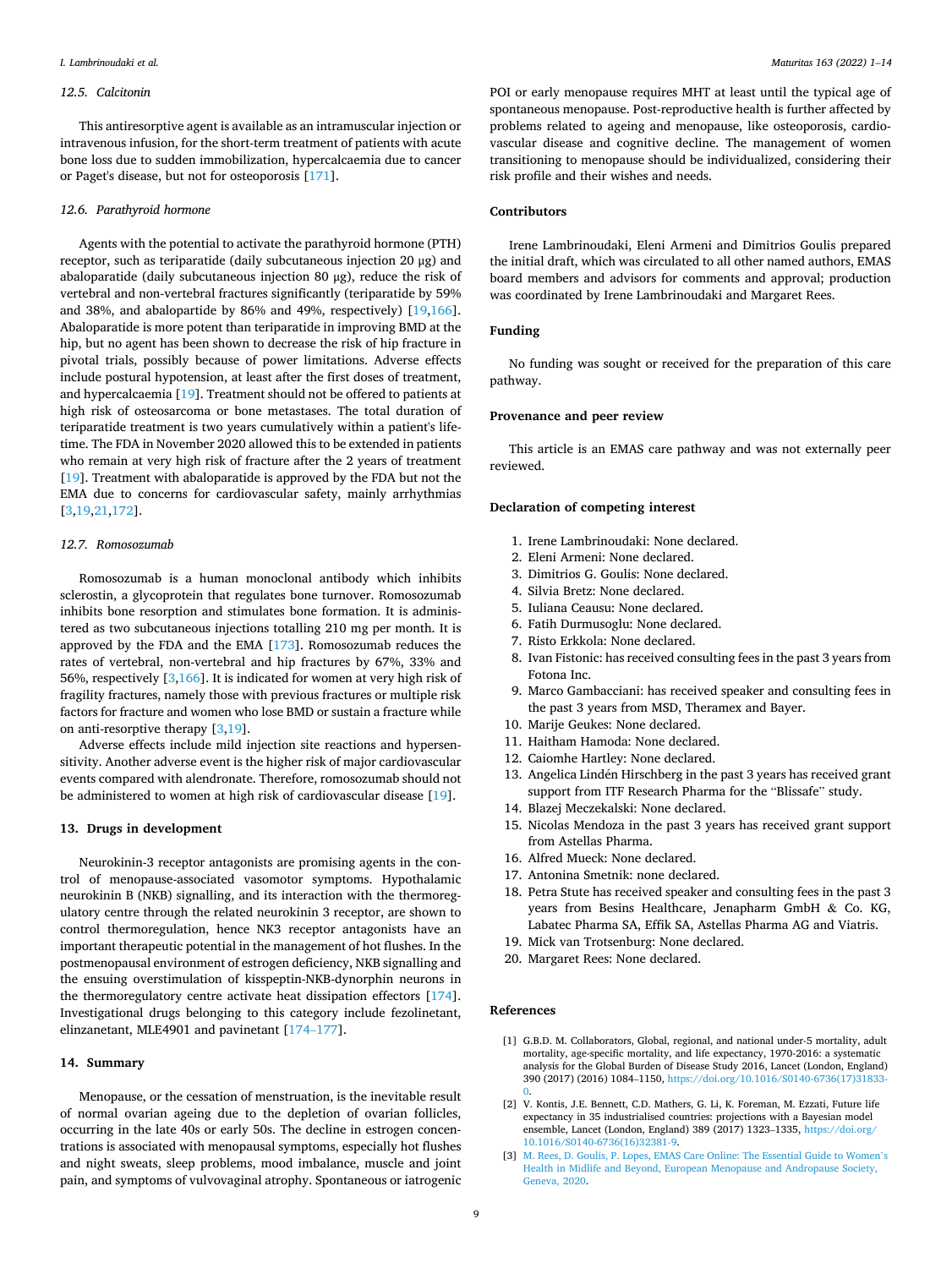- <span id="page-9-0"></span>[4] M. Rees, R. Angioli, R.L. Coleman, R. Glasspool, F. Plotti, T. Simoncini, C. Terranova, European Menopause and Andropause Society (EMAS) and International Gynecologic Cancer Society (IGCS) position statement on managing the menopause after gynecological cancer: focus on menopausal symptoms and osteoporosis, Maturitas. 134 (2020) 56–61, [https://doi.org/10.1016/j.](https://doi.org/10.1016/j.maturitas.2020.01.005) [maturitas.2020.01.005](https://doi.org/10.1016/j.maturitas.2020.01.005).
- [5] I. Lambrinoudaki, S.A. Paschou, M.A. Lumsden, S. Faubion, E. Makrakis, S. Kalantaridou, N. Panay, Premature ovarian insufficiency: a toolkit for the primary care physician, Maturitas. 147 (2021) 53–63, [https://doi.org/10.1016/j.](https://doi.org/10.1016/j.maturitas.2020.11.004)  [maturitas.2020.11.004](https://doi.org/10.1016/j.maturitas.2020.11.004).
- [6] [C.B. Coulam, S.C. Adamson, J.F. Annegers, Incidence of premature ovarian](http://refhub.elsevier.com/S0378-5122(22)00090-1/rf0030)  [failure, Obstet. Gynecol. 67 \(1986\) 604](http://refhub.elsevier.com/S0378-5122(22)00090-1/rf0030)–606.
- [7] G.D. Mishra, N. Pandeya, A.J. Dobson, H.-F. Chung, D. Anderson, D. Kuh, S. Sandin, G.G. Giles, F. Bruinsma, K. Hayashi, J.S. Lee, H. Mizunuma, J.E. Cade, V. Burley, D.C. Greenwood, A. Goodman, M.K. Simonsen, H.-O. Adami, P. Demakakos, E. Weiderpass, Early menarche, nulliparity and the risk for premature and early natural menopause, Hum. Reprod. 32 (2017) 679–686, [https://doi.org/10.1093/humrep/dew350.](https://doi.org/10.1093/humrep/dew350)
- [8] H.P.G. Schneider, M. Birkhäuser, Quality of life in climacteric women, Climacteric. 20 (2017) 187–194, [https://doi.org/10.1080/](https://doi.org/10.1080/13697137.2017.1279599)  [13697137.2017.1279599](https://doi.org/10.1080/13697137.2017.1279599).
- [9] F. Bray, J. Ferlay, I. Soerjomataram, R.L. Siegel, L.A. Torre, A. Jemal, Global cancer statistics 2018: GLOBOCAN estimates of incidence and mortality worldwide for 36 cancers in 185 countries, CA Cancer J. Clin. 68 (2018) 394–424, <https://doi.org/10.3322/caac.21492>.
- [10] A.L. Hirschberg, J. Bitzer, A. Cano, I. Ceausu, P. Chedraui, F. Durmusoglu, R. Erkkola, D.G. Goulis, L. Kiesel, P. Lopes, A. Pines, M. van Trotsenburg, I. Lambrinoudaki, M. Rees, Topical estrogens and non-hormonal preparations for postmenopausal vulvovaginal atrophy: an EMAS clinical guide, Maturitas. 148 (2021) 55–61, [https://doi.org/10.1016/j.maturitas.2021.04.005.](https://doi.org/10.1016/j.maturitas.2021.04.005)
- [11] E. Russo, M. Caretto, A. Giannini, J. Bitzer, A. Cano, I. Ceausu, P. Chedraui, F. Durmusoglu, R. Erkkola, D.G. Goulis, L. Kiesel, I. Lambrinoudaki, A. L. Hirschberg, P. Lopes, A. Pines, M. Rees, M. van Trotsenburg, T. Simoncini, Management of urinary incontinence in postmenopausal women: an EMAS clinical guide, Maturitas. 143 (2021) 223–230, [https://doi.org/10.1016/j.](https://doi.org/10.1016/j.maturitas.2020.09.005) [maturitas.2020.09.005.](https://doi.org/10.1016/j.maturitas.2020.09.005)
- [12] P. Anagnostis, J. Bitzer, A. Cano, I. Ceausu, P. Chedraui, F. Durmusoglu, R. Erkkola, D.G. Goulis, A.L. Hirschberg, L. Kiesel, P. Lopes, A. Pines, M. van Trotsenburg, I. Lambrinoudaki, M. Rees, Menopause symptom management in women with dyslipidemias: an EMAS clinical guide, Maturitas. 135 (2020) 82–88, <https://doi.org/10.1016/j.maturitas.2020.03.007>.
- [13] R. Slopien, E. Wender-Ozegowska, A. Rogowicz-Frontczak, B. Meczekalski, D. Zozulinska-Ziolkiewicz, J.D. Jaremek, A. Cano, P. Chedraui, D.G. Goulis, P. Lopes, G. Mishra, A. Mueck, M. Rees, L.M. Senturk, T. Simoncini, J. C. Stevenson, P. Stute, P. Tuomikoski, S.A. Paschou, P. Anagnostis, I. Lambrinoudaki, Menopause and diabetes: EMAS clinical guide, Maturitas. 117 (2018) 6–10,<https://doi.org/10.1016/j.maturitas.2018.08.009>.
- [14] F.A. Trémollieres, I. Ceausu, H. Depypere, I. Lambrinoudaki, A. Mueck, F. R. Pérez-López, Y.T. van der Schouw, L.M. Senturk, T. Simoncini, J.C. Stevenson, P. Stute, M. Rees, Osteoporosis management in patients with breast cancer: EMAS position statement, Maturitas. 95 (2017) 65–71, [https://doi.org/10.1016/j.](https://doi.org/10.1016/j.maturitas.2016.10.007)  [maturitas.2016.10.007.](https://doi.org/10.1016/j.maturitas.2016.10.007)
- [15] R.J. Baber, N. Panay, A. Fenton, 2016 IMS Recommendations on women's midlife health and menopause hormone therapy, Climacteric. 19 (2016) 109–150, [https://doi.org/10.3109/13697137.2015.1129166.](https://doi.org/10.3109/13697137.2015.1129166)
- [16] N. Panay, R.A. Anderson, R.E. Nappi, A.J. Vincent, S. Vujovic, L. Webber, W. Wolfman, Premature ovarian insufficiency: an International Menopause Society White Paper, Climacteric. 23 (2020) 426–446, [https://doi.org/10.1080/](https://doi.org/10.1080/13697137.2020.1804547)  [13697137.2020.1804547.](https://doi.org/10.1080/13697137.2020.1804547)
- [17] H. Hamoda, N. Panay, H. Pedder, R. Arya, M. Savvas, Medical Advisory Council of the British Menopause Society, The British Menopause Society & Women's Health Concern 2020 recommendations on hormone replacement therapy in menopausal women, Post Reprod. Health 26 (2020) 181–209, [https://doi.org/10.1177/](https://doi.org/10.1177/2053369120957514)  [2053369120957514.](https://doi.org/10.1177/2053369120957514)
- [18] NAMS, The 2020 genitourinary syndrome of menopause position statement of The North American Menopause Society, Menopause. 27 (2020) 976–992, [https://doi.org/10.1097/GME.0000000000001609.](https://doi.org/10.1097/GME.0000000000001609)
- [19] NAMS, Management of osteoporosis in postmenopausal women: the 2021 position statement of The North American Menopause Society, Menopause. 28 (2021) 973–997, [https://doi.org/10.1097/GME.0000000000001831.](https://doi.org/10.1097/GME.0000000000001831)
- [20] NAMS, The 2017 hormone therapy position statement of The North American Menopause Society, Menopause. 24 (2017) 728–753, [https://doi.org/10.1097/](https://doi.org/10.1097/GME.0000000000000921) [GME.0000000000000921](https://doi.org/10.1097/GME.0000000000000921).
- [21] J.A. Kanis, C. Cooper, R. Rizzoli, J.-Y. Reginster, European guidance for the diagnosis and management of osteoporosis in postmenopausal women, Osteoporos. Int. 30 (2019) 3–44, [https://doi.org/10.1007/s00198-018-4704-5.](https://doi.org/10.1007/s00198-018-4704-5)
- [22] D. Shoback, C.J. Rosen, D.M. Black, A.M. Cheung, M.H. Murad, R. Eastell, Pharmacological management of osteoporosis in postmenopausal women: an Endocrine Society guideline update, J. Clin. Endocrinol. Metab. 105 (2020), <https://doi.org/10.1210/clinem/dgaa048>.
- [23] M. Rees, K. Abernethy, G. Bachmann, S. Bretz, I. Ceausu, F. Durmusoglu, R. Erkkola, I. Fistonic, M. Gambacciani, M. Geukes, D.G. Goulis, A. Griffiths, H. Hamoda, C. Hardy, C. Hartley, A.L. Hirschberg, A. Kydd, S. Marshall, B. Meczekalski, N. Mendoza, A. Mueck, E. Persand, K. Riach, A. Smetnik, P. Stute, M. van Trotsenburg, N. Yuksel, R. Weiss, I. Lambrinoudaki, The essential menopause curriculum for healthcare professionals: a European Menopause and

Andropause Society (EMAS) position statement, Maturitas. 158 (2022) 70–77, <https://doi.org/10.1016/j.maturitas.2021.12.001>.

- [24] InterLace, Variations in reproductive events across life: a pooled analysis of data from 505 147 women across 10 countries, Hum. Reprod. 34 (2019) 881–893, <https://doi.org/10.1093/HUMREP/DEZ015>.
- [25] S.D. Harlow, M. Gass, J.E. Hall, R. Lobo, P. Maki, R.W. Rebar, S. Sherman, P. M. Sluss, T.J. De Villiers, Executive summary of the Stages of Reproductive Aging Workshop  $+10$ : addressing the unfinished agenda of staging reproductive aging, Fertil. Steril. 97 (2012) 843–851, [https://doi.org/10.1016/j.](https://doi.org/10.1016/j.fertnstert.2012.01.128)  [fertnstert.2012.01.128.](https://doi.org/10.1016/j.fertnstert.2012.01.128)
- [26] NICE, National Institute for Health and Care Excellence (NICE) menopause: diagnosis and management. [www.nice.org.uk/guidance/ng23](http://www.nice.org.uk/guidance/ng23), 2015.
- [27] G.E. Krassas, K. Poppe, D. Glinoer, Thyroid function and human reproductive health, Endocr. Rev. 31 (2010) 702–755, [https://doi.org/10.1210/er.2009-0041.](https://doi.org/10.1210/er.2009-0041)
- [28] L. Webber, M. Davies, R. Anderson, J. Bartlett, D. Braat, B. Cartwright, R. Cifkova, S. De Muinck Keizer-Schrama, E. Hogervorst, F. Janse, L. Liao, V. Vlaisavljevic, C. Zillikens, N. Vermeulen, ESHRE Guideline: management of women with premature ovarian insufficiency, Hum. Reprod. 31 (2016) 926–937, [https://doi.](https://doi.org/10.1093/humrep/dew027)  [org/10.1093/humrep/dew027.](https://doi.org/10.1093/humrep/dew027)
- [29] S. Vujovic, M. Brincat, T. Erel, M. Gambacciani, I. Lambrinoudaki, M.H. Moen, K. Schenck-Gustafsson, F. Tremollieres, S. Rozenberg, M. Rees, EMAS position statement: managing women with premature ovarian failure, Maturitas. 67 (2010) 91–93, [https://doi.org/10.1016/j.maturitas.2010.04.011.](https://doi.org/10.1016/j.maturitas.2010.04.011)
- [30] NICE, Premature menopause (premature ovarian insufficiency) | information for the public | menopause: diagnosis and management | guidance, NICE, 2015. [https://www.nice.org.uk/guidance/ng23/ifp/ch](https://www.nice.org.uk/guidance/ng23/ifp/chapter/premature-menopause-premature-ovarian-insufficiency#diagnosis)  [apter/premature-menopause-premature-ovarian-insufficiency#diagnosis](https://www.nice.org.uk/guidance/ng23/ifp/chapter/premature-menopause-premature-ovarian-insufficiency#diagnosis). (Accessed 20 March 2022).
- [31] L.M.E. Moolhuijsen, J.A. Visser, Anti-Müllerian hormone and ovarian reserve: update on assessing ovarian function, J. Clin. Endocrinol. Metab. 105 (2020) 3361–3373, <https://doi.org/10.1210/clinem/dgaa513>.
- [32] R. Punchoo, S. Bhoora, Variation in the measurement of anti-Müllerian hormone what are the laboratory issues? Front. Endocrinol. (Lausanne) 12 (2021), 719029 <https://doi.org/10.3389/fendo.2021.719029>.
- [33] C. Kim, J.C. Slaughter, E.T. Wang, D. Appiah, P. Schreiner, B. Leader, R. Calderon-Margalit, B. Sternfeld, D. Siscovick, M. Wellons, Anti-Müllerian hormone, follicle stimulating hormone, antral follicle count, and risk of menopause within 5 years, Maturitas. 102 (2017) 18–25, [https://doi.org/](https://doi.org/10.1016/j.maturitas.2017.04.018)  [10.1016/j.maturitas.2017.04.018.](https://doi.org/10.1016/j.maturitas.2017.04.018)
- [34] S. Iliodromiti, R.A. Anderson, S.M. Nelson, Technical and performance characteristics of anti-Müllerian hormone and antral follicle count as biomarkers of ovarian response, Hum. Reprod. Update 21 (2015) 698–710, [https://doi.org/](https://doi.org/10.1093/humupd/dmu062)  [10.1093/humupd/dmu062.](https://doi.org/10.1093/humupd/dmu062)
- [35] N. Santoro, C. Roeca, B.A. Peters, G. Neal-Perry, The menopause transition: signs, symptoms, and management options, J. Clin. Endocrinol. Metab. 106 (2021) 1–15, <https://doi.org/10.1210/clinem/dgaa764>.
- [36] N.E. Avis, S.L. Crawford, G. Greendale, J.T. Bromberger, S.A. Everson-Rose, E. B. Gold, R. Hess, H. Joffe, H.M. Kravitz, P.G. Tepper, R.C. Thurston, Duration of menopausal vasomotor symptoms over the menopause transition, JAMA Intern. Med. 175 (2015) 531–539, <https://doi.org/10.1001/jamainternmed.2014.8063>.
- [37] K.E. Gray, J.G. Katon, E.S. LeBlanc, N.F. Woods, L.A. Bastian, G.E. Reiber, J. C. Weitlauf, K.M. Nelson, A.Z. LaCroix, Vasomotor symptom characteristics: are they risk factors for incident diabetes?, in: Menopause Lippincott Williams and Wilkins, 2018, pp. 520–530, [https://doi.org/10.1097/GME.0000000000001033.](https://doi.org/10.1097/GME.0000000000001033)
- [38] T. Muka, C. Oliver-Williams, V. Colpani, S. Kunutsor, S. Chowdhury, R. Chowdhury, M. Kavousi, O.H. Franco, Association of vasomotor and other menopausal symptoms with risk of cardiovascular disease: a systematic review and meta-analysis, PLoS One 11 (2016), e0157417, [https://doi.org/10.1371/](https://doi.org/10.1371/journal.pone.0157417)  ournal.pone.0157417.
- [39] D. Zhu, H.-F. Chung, A.J. Dobson, N. Pandeya, D.J. Anderson, D. Kuh, R. Hardy, E.J. Brunner, N.E. Avis, E.B. Gold, S.R. El Khoudary, S.L. Crawford, G.D. Mishra, Vasomotor menopausal symptoms and risk of cardiovascular disease: a pooled analysis of six prospective studies, Am. J. Obstet. Gynecol. 223 (2020) 898. e1–898.e16, [https://doi.org/10.1016/j.ajog.2020.06.039.](https://doi.org/10.1016/j.ajog.2020.06.039)
- [40] [A. Vahratian, Sleep duration and quality among women aged 40-59, by](http://refhub.elsevier.com/S0378-5122(22)00090-1/rf0200)  [menopausal status, NCHS Data Brief \(2017\) 1](http://refhub.elsevier.com/S0378-5122(22)00090-1/rf0200)–8.
- [41] H.M. Kravitz, I. Janssen, J.T. Bromberger, K.A. Matthews, M.H. Hall, K. Ruppert, H. Joffe, Sleep trajectories before and after the final menstrual period in the Study of Women's Health Across the Nation (SWAN), Curr. Sleep Med. Rep. 3 (2017) 235–250, [https://doi.org/10.1007/s40675-017-0084-1.](https://doi.org/10.1007/s40675-017-0084-1)
- [42] K.A. Matthews, Y. Chang, M.M. Brooks, S.L. Crawford, I. Janssen, H. Joffe, H. M. Kravitz, R.C. Thurston, S.R. El Khoudary, Identifying women who share patterns of reproductive hormones, vasomotor symptoms, and sleep maintenance problems across the menopause transition: group-based multi-trajectory modeling in the Study of Women's Health Across the Nation, Menopause. 28 (2020) 126–134, [https://doi.org/10.1097/GME.0000000000001663.](https://doi.org/10.1097/GME.0000000000001663)
- [43] P. Monteleone, G. Mascagni, A. Giannini, A.R. Genazzani, T. Simoncini, Symptoms of menopause - global prevalence, physiology and implications, Nat. Rev. Endocrinol. 14 (2018) 199–215, [https://doi.org/10.1038/nrendo.2017.180.](https://doi.org/10.1038/nrendo.2017.180)
- [44] A. Cagnacci, A. Xholli, M. Sclauzero, M. Venier, F. Palma, M. Gambacciani, Vaginal atrophy across the menopausal age: results from the ANGEL study, Climacteric. 22 (2019) 85–89, [https://doi.org/10.1080/](https://doi.org/10.1080/13697137.2018.1529748) [13697137.2018.1529748.](https://doi.org/10.1080/13697137.2018.1529748)
- [45] S.S. Faubion, L.C. Larkin, C.A. Stuenkel, G.A. Bachmann, L.A. Chism, R. Kagan, A. M. Kaunitz, M.L. Krychman, S.J. Parish, A.H. Partridge, J.V. Pinkerton, T. S. Rowen, M. Shapiro, J.A. Simon, S.B. Goldfarb, S.A. Kingsberg, Management of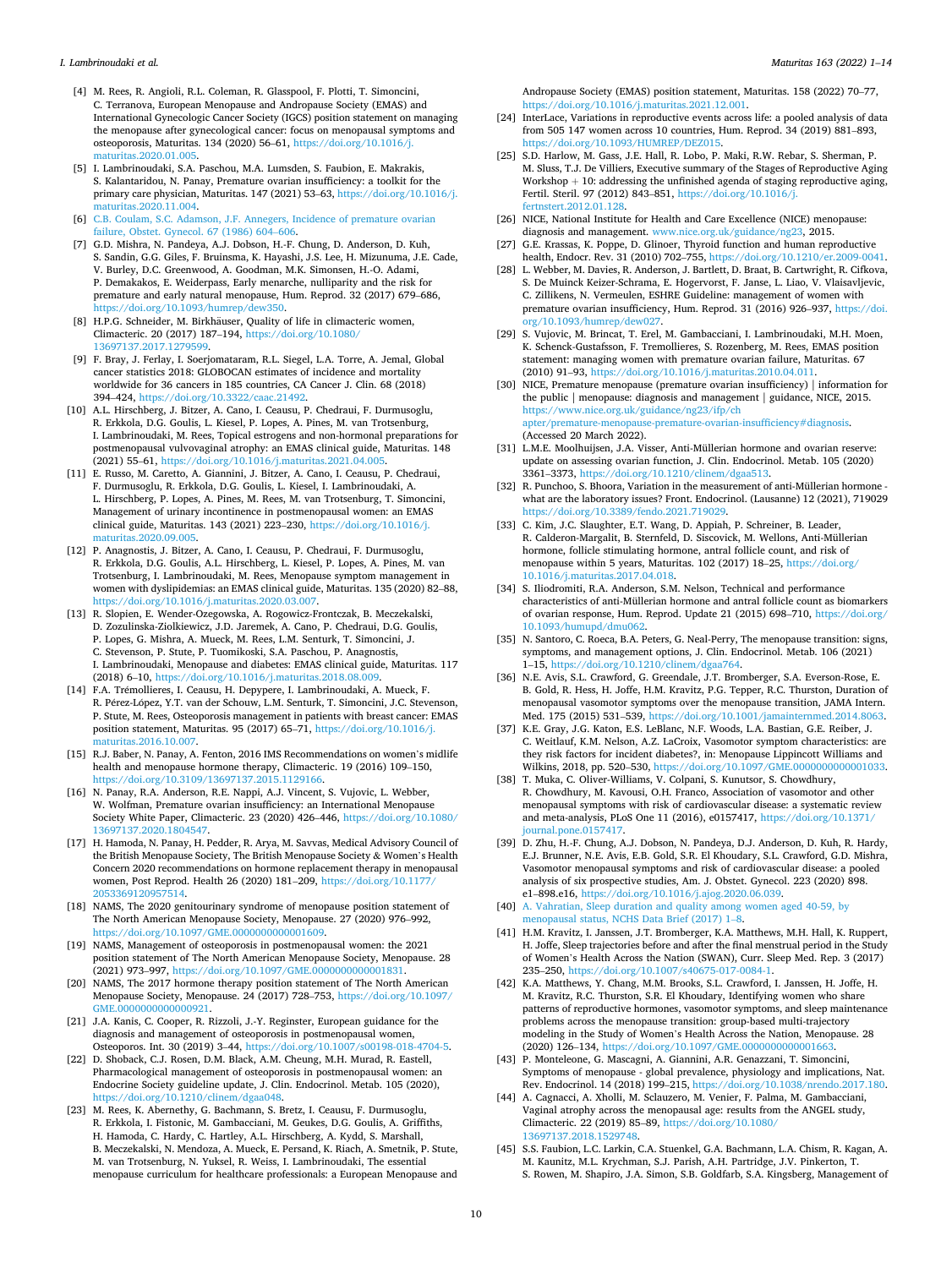<span id="page-10-0"></span>genitourinary syndrome of menopause in women with or at high risk for breast cancer: consensus recommendations from The North American Menopause Society and The International Society for the Study of Women's Sexual Health, Menopause. 25 (2018) 596–608, [https://doi.org/10.1097/](https://doi.org/10.1097/GME.0000000000001121)  [GME.0000000000001121](https://doi.org/10.1097/GME.0000000000001121).

- [46] NICE, Overview | menopause: diagnosis and management | guidance, NICE, 2019. https://www.nice.org.uk/guidance/NG23. (Accessed 23 March 2022) ww.nice.org.uk/guidance/NG23. (Accessed 23 March 2022).
- [47] M. Zangger, C. Weber, P. Stute, Developing an ICF core set for climacteric syndrome based on the International Classification of Functioning, Disability and Health (ICF), Maturitas. 143 (2021) 197–202, [https://doi.org/10.1016/j.](https://doi.org/10.1016/j.maturitas.2020.10.014)  aturitas.2020.10.014
- [48] ESC, SCORE2 risk prediction algorithms: new models to estimate 10-year risk of cardiovascular disease in Europe, Eur. Heart J. 42 (2021) 2439–2454, [https://](https://doi.org/10.1093/eurheartj/ehab309) [doi.org/10.1093/eurheartj/ehab309](https://doi.org/10.1093/eurheartj/ehab309).
- [49] B. Williams, G. Mancia, W. Spiering, E. Agabiti Rosei, M. Azizi, M. Burnier, D. L. Clement, A. Coca, G. de Simone, A. Dominiczak, T. Kahan, F. Mahfoud, J. Redon, L. Ruilope, A. Zanchetti, M. Kerins, S.E. Kjeldsen, R. Kreutz, S. Laurent, G.Y.H. Lip, R. McManus, K. Narkiewicz, F. Ruschitzka, R.E. Schmieder, E. Shlyakhto, C. Tsioufis, V. Aboyans, I. Desormais, ESC/ESH Guidelines for the management of arterial hypertension: the Task Force for the management of arterial hypertension of the European Society of Cardiology (ESC) and the European Society of Hypertension (ESH), Eur. Heart J. 39 (2018) (2018) 3021–3104, [https://doi.org/10.1093/eurheartj/ehy339.](https://doi.org/10.1093/eurheartj/ehy339)
- [50] L. Jahangiry, M.A. Farhangi, F. Rezaei, Framingham risk score for estimation of 10-years of cardiovascular diseases risk in patients with metabolic syndrome, J. Health Popul. Nutr. 36 (2017) 36, [https://doi.org/10.1186/s41043-017-0114-](https://doi.org/10.1186/s41043-017-0114-0)  [0.](https://doi.org/10.1186/s41043-017-0114-0)
- [51] C. Andersson, M. Nayor, C.W. Tsao, D. Levy, R.S. Vasan, Framingham Heart Study: JACC Focus Seminar, 1/8, J. Am. Coll. Cardiol. 77 (2021) 2680–2692, <https://doi.org/10.1016/j.jacc.2021.01.059>.
- [52] R.M. Conroy, K. Pyörälä, A.P. Fitzgerald, S. Sans, A. Menotti, G. De Backer, D. De Bacquer, P. Ducimetière, P. Jousilahti, U. Keil, I. Njølstad, R.G. Oganov, T. Thomsen, H. Tunstall-Pedoe, A. Tverdal, H. Wedel, P. Whincup, L. Wilhelmsen, I.M. Graham, The S. Project Group, Estimation of ten-year risk of fatal cardiovascular disease in Europe: the SCORE project, Eur. Heart J. 24 (2003) 987–1003, [https://doi.org/10.1016/S0195-668X\(03\)00114-3](https://doi.org/10.1016/S0195-668X(03)00114-3).
- [53] SCORE2-OP risk prediction algorithms: estimating incident cardiovascular event risk in older persons in four geographical risk regions, Eur. Heart J. 42 (2021) 2455–2467, [https://doi.org/10.1093/eurheartj/ehab312.](https://doi.org/10.1093/eurheartj/ehab312)
- [54] A.H.E.M. Maas, G. Rosano, R. Cifkova, A. Chieffo, D. van Dijken, H. Hamoda, V. Kunadian, E. Laan, I. Lambrinoudaki, K. Maclaran, N. Panay, J.C. Stevenson, M. van Trotsenburg, P. Collins, Cardiovascular health after menopause transition, pregnancy disorders, and other gynaecologic conditions: a consensus document from European cardiologists, gynaecologists, and endocrinologists, Eur. Heart J. 42 (2021) 967–984, [https://doi.org/10.1093/eurheartj/ehaa1044.](https://doi.org/10.1093/eurheartj/ehaa1044)
- [55] A.H.E.M. Maas, Hormone therapy and cardiovascular disease: benefits and harms, Best Pract. Res. Clin. Endocrinol. Metab. 35 (2021), 101576, [https://doi.org/](https://doi.org/10.1016/j.beem.2021.101576)  [10.1016/j.beem.2021.101576.](https://doi.org/10.1016/j.beem.2021.101576)
- [56] E.T.H. Fontham, A.M.D. Wolf, T.R. Church, R. Etzioni, C.R. Flowers, A. Herzig, C. E. Guerra, K.C. Oeffinger, Y.-C.T. Shih, L.C. Walter, J.J. Kim, K.S. Andrews, C. E. DeSantis, S.A. Fedewa, D. Manassaram-Baptiste, D. Saslow, R.C. Wender, R. A. Smith, Cervical cancer screening for individuals at average risk: 2020 guideline update from the American Cancer Society, CA Cancer J. Clin. 70 (2020) 321–346, <https://doi.org/10.3322/caac.21628>.
- [57] D. Evans, S. Goldstein, A. Loewy, A.D. Altman, No. 385-indications for pelvic examination, J. Obstet. Gynaecol. Can. 41 (2019) 1221–1234, [https://doi.org/](https://doi.org/10.1016/j.jogc.2018.12.007)  [10.1016/j.jogc.2018.12.007.](https://doi.org/10.1016/j.jogc.2018.12.007)
- [58] ACOG, ACOG Committee opinion no. 754: the utility of and indications for routine pelvic examination, Obstet. Gynecol. 132 (2018) e174–e180, [https://doi.](https://doi.org/10.1097/AOG.0000000000002895)  [org/10.1097/AOG.0000000000002895.](https://doi.org/10.1097/AOG.0000000000002895)
- [59] E. Dreisler, L.G. Poulsen, S.L. Antonsen, I. Ceausu, H. Depypere, C.T. Erel, I. Lambrinoudaki, F.R. Pérez-López, T. Simoncini, F. Tremollieres, M. Rees, L. G. Ulrich, EMAS clinical guide: assessment of the endometrium in peri and postmenopausal women, Maturitas. 75 (2013) 181-190, https://doi.org [10.1016/j.maturitas.2013.03.011.](https://doi.org/10.1016/j.maturitas.2013.03.011)
- [60] J. Morrison, J. Balega, L. Buckley, A. Clamp, E. Crosbie, Y. Drew, L. Durrant, J. Forrest, C. Fotopoulou, K. Gajjar, R. Ganesan, J. Gupta, J. Hughes, T. Miles, E. Moss, M. Nanthakumar, C. Newton, N. Ryan, A. Walther, A. Taylor, British Gynaecological Cancer Society (BGCS) uterine cancer guidelines: recommendations for practice, Eur. J. Obstet. Gynecol. Reprod. Biol. 270 (2022) 50–89, [https://doi.org/10.1016/j.ejogrb.2021.11.423.](https://doi.org/10.1016/j.ejogrb.2021.11.423)
- [61] NICE, Heavy menstrual bleeding: assessment and management NICE guideline. [www.nice.org.uk/guidance/ng88](http://www.nice.org.uk/guidance/ng88), 2018. (Accessed 20 March 2022).
- [62] Management of endometrial hyperplasia. Green-top guideline no. 67. RCOG/ BSGE joint guideline | February 2016. [https://www.rcog.org.uk/media/knmjbj](https://www.rcog.org.uk/media/knmjbj5c/gtg_67_endometrial_hyperplasia.pdf)  ndometrial\_hyperplasia.pdf
- [63] D.L. Monticciolo, M.S. Newell, L. Moy, B. Niell, B. Monsees, E.A. Sickles, Breast cancer screening in women at higher-than-average risk: recommendations from the ACR, J. Am. Coll. Radiol. 15 (2018) 408–414, [https://doi.org/10.1016/j.](https://doi.org/10.1016/j.jacr.2017.11.034) r.2017.11.034
- [64] M.A. Helvie, T.B. Bevers, Screening mammography for average-risk women: the controversy and NCCN's position, J. Natl. Compr. Cancer Netw. 16 (2018) 1398–1404, <https://doi.org/10.6004/jnccn.2018.7081>.
- [65] H.J. Schünemann, D. Lerda, C. Quinn, M. Follmann, P. Alonso-Coello, P.G. Rossi, A. Lebeau, L. Nyström, M. Broeders, L. Ioannidou-Mouzaka, S.W. Duffy, B. Borisch, P. Fitzpatrick, S. Hofvind, X. Castells, L. Giordano, C. Canelo-Aybar,

S. Warman, R. Mansel, F. Sardanelli, E. Parmelli, A. Gräwingholt, Z. Saz-Parkinson, Breast cancer screening and diagnosis: a synopsis of the European Breast Guidelines, Ann. Intern. Med. 172 (2020) 46–56, [https://doi.org/10.7326/](https://doi.org/10.7326/M19-2125)  [M19-2125](https://doi.org/10.7326/M19-2125)

- [66] European Commission, European guidelines on breast cancer screening and diagnosis. [https://healthcare-quality.jrc.ec.europa.eu/european-breast-cancer-gu](https://healthcare-quality.jrc.ec.europa.eu/european-breast-cancer-guidelines/screening-ages-and-frequencies)  and-frequencies, 2021.
- [67] National Institute for Health and Care Excellence, Familial breast cancer: classification and care of people at risk of familial breast cancer and management of breast cancer and related risks in people with a family history of breast cancer, Clin. Guidel. 164 (2013). <https://pubmed.ncbi.nlm.nih.gov/25340237/>. (Accessed 23 March 2022).
- [68] NHS, Breast screening (mammogram), NHS. [https://www.nhs.uk/conditions/](https://www.nhs.uk/conditions/breast-screening-mammogram/)  [breast-screening-mammogram/.](https://www.nhs.uk/conditions/breast-screening-mammogram/) (Accessed 23 March 2022) (n.d.).
- [69] CDC, What is breast cancer screening?. https://www.cdc.gov [ast/basic\\_info/screening.htm,](https://www.cdc.gov/cancer/breast/basic_info/screening.htm) 2021. (Accessed 23 March 2022).
- [70] NHS, Cervical screening. [https://www.nhs.uk/conditions/cervical-screening/,](https://www.nhs.uk/conditions/cervical-screening/) 2020. (Accessed 23 March 2022).
- ABS, Breast Cancer Screening Guidelines. https://www.cancer.org/cancer/brea st-cancer/screening-tests-and-early-detection/american-cancer-soc [ommendations-for-the-early-detection-of-breast-cancer.html](https://www.cancer.org/cancer/breast-cancer/screening-tests-and-early-detection/american-cancer-society-recommendations-for-the-early-detection-of-breast-cancer.html), 2022. (Accessed 23 March 2022).
- [72] H. Depypere, J. Desreux, F.R. Pérez-López, I. Ceausu, C.T. Erel, I. Lambrinoudaki, K. Schenck-Gustafsson, Y.T. van der Schouw, T. Simoncini, F. Tremollieres, M. Rees, EMAS position statement: individualized breast cancer screening versus population-based mammography screening programmes, Maturitas. 79 (2014) 481–486, [https://doi.org/10.1016/j.maturitas.2014.09.002.](https://doi.org/10.1016/j.maturitas.2014.09.002)
- [73] R.T. Chlebowski, G. Anderson, M. Pettinger, D. Lane, R.D. Langer, M.A. Gilligan, B.W. Walsh, C. Chen, A. McTiernan, Estrogen plus progestin and breast cancer detection by means of mammography and breast biopsy, Arch. Intern. Med. 168 (2008) 370–377, <https://doi.org/10.1001/archinternmed.2007.123> (quiz 345).
- [74] J. Compston, A. Cooper, C. Cooper, N. Gittoes, C. Gregson, N. Harvey, S. Hope, J. A. Kanis, E.V. McCloskey, K.E.S. Poole, D.M. Reid, P. Selby, F. Thompson, A. Thurston, N. Vine, UK clinical guideline for the prevention and treatment of osteoporosis, Arch. Osteoporos. 12 (2017) 43, https://doi.org/10.1007/s11657 [017-0324-5.](https://doi.org/10.1007/s11657-017-0324-5)
- [75] J.A. Kanis, C. Cooper, R. Rizzoli, J.-Y. Reginster, Executive summary of the European guidance for the diagnosis and management of osteoporosis in postmenopausal women, Calcif. Tissue Int. 104 (2019) 235–238, [https://doi.org/](https://doi.org/10.1007/s00223-018-00512-x)  [10.1007/s00223-018-00512-x](https://doi.org/10.1007/s00223-018-00512-x).
- [76] R. Eastell, C.J. Rosen, D.M. Black, A.M. Cheung, M.H. Murad, D. Shoback, Pharmacological management of osteoporosis in postmenopausal women: an Endocrine Society\* clinical practice guideline, J. Clin. Endocrinol. Metab. 104 (2019) 1595–1622, [https://doi.org/10.1210/jc.2019-00221.](https://doi.org/10.1210/jc.2019-00221)
- [77] C. Cooper, K. Javaid, M. Elliott, D. Stephens, N. Tanna, UK consensus guideline on the management of patients at low, high, and very high risk of osteoporotic fracture. [https://www.guidelines.co.uk/download?ac](https://www.guidelines.co.uk/download?ac=8295)=8295, 2020.
- [78] A. Agarwal, W.D. Leslie, T.V. Nguyen, S.N. Morin, L.M. Lix, J.A. Eisman, Predictive performance of the Garvan Fracture Risk Calculator: a registry-based cohort study, Osteoporos. Int. (2021), [https://doi.org/10.1007/s00198-021-](https://doi.org/10.1007/s00198-021-06252-3)
- [06252-3.](https://doi.org/10.1007/s00198-021-06252-3) [79] J. Hippisley-Cox, C. Coupland, Derivation and validation of updated QFracture algorithm to predict risk of osteoporotic fracture in primary care in the United Kingdom: prospective open cohort study, BMJ. 344 (2012), e3427, [https://doi.](https://doi.org/10.1136/bmj.e3427) [org/10.1136/bmj.e3427](https://doi.org/10.1136/bmj.e3427).
- [80] J.A. Kanis, N.C. Harvey, C. Cooper, H. Johansson, A. Odén, E.V. McCloskey, A.B. of the N.O.G. Group, A systematic review of intervention thresholds based on FRAX: a report prepared for the National Osteoporosis Guideline Group and the International Osteoporosis Foundation, Arch. Osteoporos. 11 (2016) 25, [https://](https://doi.org/10.1007/s11657-016-0278-z)  [doi.org/10.1007/s11657-016-0278-z](https://doi.org/10.1007/s11657-016-0278-z).
- [81] J.P.W. van den Bergh, T.A.C.M. van Geel, W.F. Lems, P.P. Geusens, Assessment of individual fracture risk: FRAX and beyond, Curr. Osteoporos. Rep. 8 (2010) 131–137, [https://doi.org/10.1007/s11914-010-0022-3.](https://doi.org/10.1007/s11914-010-0022-3)
- [82] J.D. Dorfman, A. Wyman, G. FitzGerald, T.A. Emhoff, F.A. Anderson, H.P. Santry, Risks factors for significant injury after geriatric falls, Int. J. Aging Res. 2 (2019) 30, [https://doi.org/10.28933/ijoar-2018-12-2305.](https://doi.org/10.28933/ijoar-2018-12-2305)
- [83] E.S. Siris, S. Baim, A. Nattiv, Primary care use of FRAX: absolute fracture risk assessment in postmenopausal women and older men, Postgrad. Med. 122 (2010) 82–90, <https://doi.org/10.3810/PGM.2010.01.2102>.
- [84] C.P. Wong, L.U. Gani, L.R. Chong, Dual-energy X-ray absorptiometry bone densitometry and pitfalls in the assessment of osteoporosis: a primer for the practicing clinician, Arch. Osteoporos. 15 (2020) 135, [https://doi.org/10.1007/](https://doi.org/10.1007/s11657-020-00808-2) [s11657-020-00808-2](https://doi.org/10.1007/s11657-020-00808-2).
- [85] P. Paper, J.A. Kanis, E.V. McCloskey, H. Johansson, C. Cooper, R. Rizzoli, J.- Y. Reginster, European guidance for the diagnosis and management of osteoporosis in postmenopausal women, Osteoporos. Int. 24 (2013) 23–57, <https://doi.org/10.1007/s00198-012-2074-y>.
- [86] F. Cosman, S.J. de Beur, M.S. LeBoff, E.M. Lewiecki, B. Tanner, S. Randall, R. Lindsay, N.O. Foundation, Clinician's guide to prevention and treatment of osteoporosis, Osteoporos. Int. 25 (2014) 2359–2381, [https://doi.org/10.1007/](https://doi.org/10.1007/s00198-014-2794-2) [s00198-014-2794-2](https://doi.org/10.1007/s00198-014-2794-2).
- [87] D. Marshall, O. Johnell, H. Wedel, Meta-analysis of how well measures of bone mineral density predict occurrence of osteoporotic fractures, BMJ. 312 (1996) 1254–1259, <https://doi.org/10.1136/bmj.312.7041.1254>.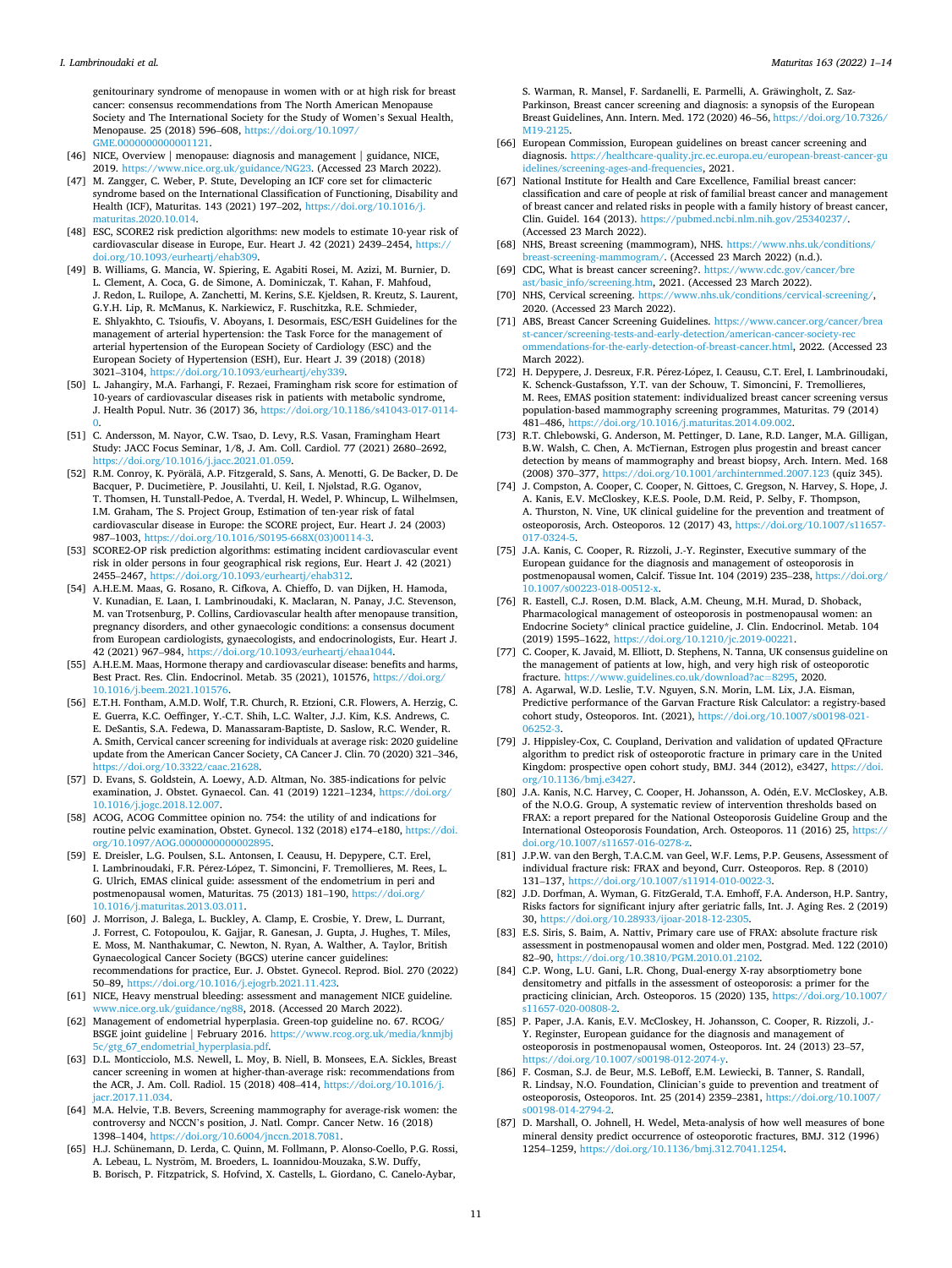- <span id="page-11-0"></span>[88] NICE, Guidance | osteoporosis: assessing the risk of fragility fracture | guidance, NICE, 2017. https://www.nice.org.uk/guidance/cg146/chapter/1-guid (Accessed 22 March 2022).
- [89] A.J. Cruz-Jentoft, G. Bahat, J. Bauer, Y. Boirie, O. Bruyère, T. Cederholm, C. Cooper, F. Landi, Y. Rolland, A. Aihie, S.S.M. Schneider, C.C. Sieber, E. Topinkova, M. Vandewoude, M. Visser, M. Zamboni, Sarcopenia: revised European consensus on definition and diagnosis European Working Group on Sarcopenia in Older People 2 (EWGSOP2), and the Extended Group for EWGSOP2, Age Ageing 48 (2019) 16–31, [https://doi.org/10.1093/ageing/](https://doi.org/10.1093/ageing/afy169)  [afy169.](https://doi.org/10.1093/ageing/afy169)
- [90] E. Dent, J.E. Morley, A.J. Cruz-Jentoft, H. Arai, S.B. Kritchevsky, J. Guralnik, J. M. Bauer, M. Pahor, B.C. Clark, M. Cesari, J. Ruiz, C.C. Sieber, M. Aubertin-Leheudre, D.L. Waters, R. Visvanathan, F. Landi, D.T. Villareal, R. Fielding, C. W. Won, O. Theou, F.C. Martin, B. Dong, J. Woo, L. Flicker, L. Ferrucci, R. A. Merchant, L. Cao, T. Cederholm, S.M.L. Ribeiro, L. Rodríguez-Mañas, S. D. Anker, J. Lundy, L.M. Gutiérrez Robledo, I. Bautmans, I. Aprahamian, J.M.G. A. Schols, M. Izquierdo, B. Vellas, International Clinical Practice Guidelines for Sarcopenia (ICFSR): screening, diagnosis and management, J. Nutr. Health Aging 22 (2018) 1148–1161, [https://doi.org/10.1007/s12603-018-1139-9.](https://doi.org/10.1007/s12603-018-1139-9)
- [91] T.K. Malmstrom, D.K. Miller, E.M. Simonsick, L. Ferrucci, J.E. Morley, SARC-F: a symptom score to predict persons with sarcopenia at risk for poor functional outcomes, J. Cachexia. Sarcopenia Muscle 7 (2016) 28–36, [https://doi.org/](https://doi.org/10.1002/jcsm.12048)  [10.1002/jcsm.12048](https://doi.org/10.1002/jcsm.12048).
- [92] I. Lambrinoudaki, I. Ceasu, H. Depypere, T. Erel, M. Rees, K. Schenck-Gustafsson, T. Simoncini, F. Tremollieres, Y.T. van der Schouw, F.R. Pérez-López, EMAS position statement: diet and health in midlife and beyond, Maturitas. 74 (2013) **.**<br>**99–104,** <https://doi.org/10.1016/j.maturitas.2012.10.019>.
- [93] A. Cano, S. Marshall, I. Zolfaroli, J. Bitzer, I. Ceausu, P. Chedraui, F. Durmusoglu, R. Erkkola, D.G. Goulis, A.L. Hirschberg, L. Kiesel, P. Lopes, A. Pines, M. van Trotsenburg, I. Lambrinoudaki, M. Rees, The Mediterranean diet and menopausal health: an EMAS position statement, Maturitas. 139 (2020) 90–97, [https://doi.](https://doi.org/10.1016/j.maturitas.2020.07.001)  [org/10.1016/j.maturitas.2020.07.001](https://doi.org/10.1016/j.maturitas.2020.07.001).
- [94] NICE, Scenario: management of menopause, perimenopause, or premature ovarian insufficiency | management | menopause | CKS, NICE, 2020. [https://cks.](https://cks.nice.org.uk/topics/menopause/management/management-of-menopause-perimenopause-or-premature-ovarian-insufficiency/#information-lifestyle-advice)  [nice.org.uk/topics/menopause/management/management-of-menopause-peri](https://cks.nice.org.uk/topics/menopause/management/management-of-menopause-perimenopause-or-premature-ovarian-insufficiency/#information-lifestyle-advice)  [menopause-or-premature-ovarian-insufficiency/#information-lifestyle-advice](https://cks.nice.org.uk/topics/menopause/management/management-of-menopause-perimenopause-or-premature-ovarian-insufficiency/#information-lifestyle-advice). (Accessed 9 October 2021).
- [95] A. Cano, P. Chedraui, D.G. Goulis, P. Lopes, G. Mishra, A. Mueck, L.M. Senturk, T. Simoncini, J.C. Stevenson, P. Stute, P. Tuomikoski, M. Rees, I. Lambrinoudaki, Calcium in the prevention of postmenopausal osteoporosis: EMAS clinical guide, Maturitas. 107 (2018) 7–12, [https://doi.org/10.1016/j.maturitas.2017.10.004.](https://doi.org/10.1016/j.maturitas.2017.10.004)
- [96] R.U. Erkkola, T. Vasankari, R.A. Erkkola, Opinion paper: exercise for healthy aging, Maturitas. 144 (2021) 45–52, [https://doi.org/10.1016/j.](https://doi.org/10.1016/j.maturitas.2020.10.012)  [maturitas.2020.10.012.](https://doi.org/10.1016/j.maturitas.2020.10.012)
- [97] NAMS, The 2017 hormone therapy position statement of the North American Menopause Society, Menopause. 25 (2018) 1362–1387, [https://doi.org/10.1097/](https://doi.org/10.1097/GME.0000000000001241)  [GME.0000000000001241](https://doi.org/10.1097/GME.0000000000001241).
- [98] E. Armeni, I. Lambrinoudaki, I. Ceausu, H. Depypere, A. Mueck, F.R. Pérez-López, Y.T.V. Der Schouw, L.M. Senturk, T. Simoncini, J.C. Stevenson, P. Stute, M. Rees, Maintaining postreproductive health: a care pathway from the European Menopause and Andropause Society (EMAS), Maturitas. 89 (2016) 63–72, <https://doi.org/10.1016/j.maturitas.2016.04.013>.
- [99] P.M. Camacho, S.M. Petak, N. Binkley, D.L. Diab, L.S. Eldeiry, A. Farooki, S. T. Harris, D.L. Hurley, J. Kelly, E.M. Lewiecki, R. Pessah-Pollack, M. McClung, S. J. Wimalawansa, N.B. Watts, American Association of Clinical Endocrinologists/ American College of Endocrinology Clinical Practice Guidelines for the diagnosis and treatment of postmenopausal osteoporosis-2020 update, Endocr. Pract. 26 (2020) 1–46,<https://doi.org/10.4158/GL-2020-0524SUPPL>.
- [100] S. Rozenberg, N. Al-Daghri, M. Aubertin-Leheudre, M.-L. Brandi, A. Cano, P. Collins, C. Cooper, A.R. Genazzani, T. Hillard, J.A. Kanis, J.-M. Kaufman, I. Lambrinoudaki, A. Laslop, E. McCloskey, S. Palacios, D. Prieto-Alhambra, J.- Y. Reginster, R. Rizzoli, G. Rosano, F. Trémollieres, N.C. Harvey, Is there a role for menopausal hormone therapy in the management of postmenopausal osteoporosis? Osteoporos. Int. 31 (2020) 2271–2286, [https://doi.org/10.1007/](https://doi.org/10.1007/s00198-020-05497-8) [s00198-020-05497-8.](https://doi.org/10.1007/s00198-020-05497-8)
- [101] F.L.J. Visseren, F. Mach, Y.M. Smulders, D. Carballo, K.C. Koskinas, M. Bäck, A. Benetos, A. Biffi, J.-M. Boavida, D. Capodanno, B. Cosyns, C. Crawford, C. H. Davos, I. Desormais, E. Di Angelantonio, O.H. Franco, S. Halvorsen, F.D. R. Hobbs, M. Hollander, E.A. Jankowska, M. Michal, S. Sacco, N. Sattar, L. Tokgozoglu, S. Tonstad, K.P. Tsioufis, I. van Dis, I.C. van Gelder, C. Wanner, B. Williams, 2021 ESC Guidelines on cardiovascular disease prevention in clinical ractice, Eur. J. Prev. Cardiol. (2021), [https://doi.org/10.1093/eurjpc/zwab154.](https://doi.org/10.1093/eurjpc/zwab154)
- [102] P.H. England, Health matters: preventing cardiovascular disease. [https://www.](https://www.gov.uk/government/publications/health-matters-preventing-cardiovascular-disease/health-matters-preventing-cardiovascular-disease) [gov.uk/government/publications/health-matters-preventing-cardiovascular](https://www.gov.uk/government/publications/health-matters-preventing-cardiovascular-disease/health-matters-preventing-cardiovascular-disease)  [-disease/health-matters-preventing-cardiovascular-disease,](https://www.gov.uk/government/publications/health-matters-preventing-cardiovascular-disease/health-matters-preventing-cardiovascular-disease) 2019 (n.d.).
- [103] C. for D.C. and Prevention, Best Practices for Cardiovascular Disease Prevention Programs: A Guide to Effective Health Care System Interventions and Community Programs Linked to Clinical Services. [https://www.cdc.gov/dhdsp/pubs/docs](https://www.cdc.gov/dhdsp/pubs/docs/Best-Practices-Guide-508.pdf) [/Best-Practices-Guide-508.pdf](https://www.cdc.gov/dhdsp/pubs/docs/Best-Practices-Guide-508.pdf), 2017 (Atlanta, GA).
- [104] C.E. Gleason, N.M. Dowling, W. Wharton, J.E. Manson, V.M. Miller, C.S. Atwood, E.A. Brinton, M.I. Cedars, R.A. Lobo, G.R. Merriam, G. Neal-Perry, N.F. Santoro, H.S. Taylor, D.M. Black, M.J. Budoff, H.N. Hodis, F. Naftolin, S.M. Harman, S. Asthana, Effects of hormone therapy on cognition and mood in recently postmenopausal women: findings from the randomized, controlled KEEPS-Cognitive and Affective Study, PLoS Med. 12 (2015), e1001833, [https://doi.org/](https://doi.org/10.1371/journal.pmed.1001833)  [10.1371/journal.pmed.1001833](https://doi.org/10.1371/journal.pmed.1001833) (discussion e1001833).
- [105] P. Stute, J. Wienges, A.-S. Koller, C. Giese, W. Wesemüller, H. Janka, S. Baumgartner, Cognitive health after menopause: does menopausal hormone therapy affect it? Best Pract. Res. Clin. Endocrinol. Metab. 35 (2021), 101565 [https://doi.org/10.1016/j.beem.2021.101565.](https://doi.org/10.1016/j.beem.2021.101565)
- [106] Y. Vinogradova, T. Dening, J. Hippisley-Cox, L. Taylor, M. Moore, C. Coupland, Use of menopausal hormone therapy and risk of dementia: nested case-control studies using QResearch and CPRD databases, BMJ. 374 (2021), n2182, https: [doi.org/10.1136/bmj.n2182](https://doi.org/10.1136/bmj.n2182).
- [107] J.V. Pinkerton, J.A. Harvey, R. Lindsay, K. Pan, A.A. Chines, S. Mirkin, D. F. Archer, Effects of bazedoxifene/conjugated estrogens on the endometrium and bone: a randomized trial, J. Clin. Endocrinol. Metab. 99 (2014) E189–E198, s://doi.org/10.1210/jc.2013-1707.
- [108] J.V. Pinkerton, W.H. Utian, G.D. Constantine, S. Olivier, J.H. Pickar, Relief of vasomotor symptoms with the tissue-selective estrogen complex containing bazedoxifene/conjugated estrogens: a randomized, controlled trial, Menopause. 16 (2009) 1116–1124, [https://doi.org/10.1097/gme.0b013e3181a7df0d.](https://doi.org/10.1097/gme.0b013e3181a7df0d)
- [109] H.J. Kloosterboer, Historical milestones in the development of tibolone (Livial®), Climacteric. 14 (2011) 609–621, [https://doi.org/10.3109/](https://doi.org/10.3109/13697137.2011.580639)  [13697137.2011.580639.](https://doi.org/10.3109/13697137.2011.580639)
- [110] H.J. Kloosterboer, Tissue-selectivity: the mechanism of action of tibolone, Maturitas. 48 (Suppl. 1) (2004) S30–S40, [https://doi.org/10.1016/j.](https://doi.org/10.1016/j.maturitas.2004.02.012) [maturitas.2004.02.012](https://doi.org/10.1016/j.maturitas.2004.02.012).
- [111] G. Formoso, E. Perrone, S. Maltoni, S. Balduzzi, J. Wilkinson, V. Basevi, A. M. Marata, N. Magrini, R. D'Amico, C. Bassi, E. Maestri, Short-term and long-term effects of tibolone in postmenopausal women, Cochrane Database Syst. Rev. 10 (2016), CD008536, <https://doi.org/10.1002/14651858.CD008536.pub3>.
- [112] S.R. Cummings, B. Ettinger, P.D. Delmas, P. Kenemans, V. Stathopoulos, P. Verweij, M. Mol-Arts, L. Kloosterboer, L. Mosca, C. Christiansen, J. Bilezikian, E.M. Kerzberg, S. Johnson, J. Zanchetta, D.E. Grobbee, W. Seifert, R. Eastell, The effects of tibolone in older postmenopausal women, N. Engl. J. Med. 359 (2008) 697–708,<https://doi.org/10.1056/NEJMoa0800743>.
- [113] P. Sismondi, R. Kimmig, E. Kubista, N. Biglia, J. Egberts, R. Mulder, J. Planellas, G. Moggio, M. Mol-Arts, P. Kenemans, Effects of tibolone on climacteric symptoms and quality of life in breast cancer patients—data from LIBERATE trial, Maturitas. 70 (2011) 365–372, [https://doi.org/10.1016/j.](https://doi.org/10.1016/j.maturitas.2011.09.003) [maturitas.2011.09.003](https://doi.org/10.1016/j.maturitas.2011.09.003).
- [114] F.Z. Stanczyk, H. Matharu, S.A. Winer, Bioidentical hormones, Climacteric. 24 (2021) 38–45,<https://doi.org/10.1080/13697137.2020.1862079>.
- [115] Y. Liu, Y. Yuan, A.J. Day, W. Zhang, P. John, D.J. Ng, D. Banov, Safety and efficacy of compounded bioidentical hormone therapy (cBHT) in perimenopausal and postmenopausal women: a systematic review and meta-analysis of randomized controlled trials, Menopause. 29 (2022) 465–482, [https://doi.org/](https://doi.org/10.1097/GME.0000000000001937)  [10.1097/GME.0000000000001937](https://doi.org/10.1097/GME.0000000000001937).
- [116] [K. Pagana, T. Pagana, T. Pagana, Mosby](http://refhub.elsevier.com/S0378-5122(22)00090-1/rf0580)'s Diagnostic & Laboratory Test [Reference, 14th ed., Elsevier, 2019](http://refhub.elsevier.com/S0378-5122(22)00090-1/rf0580).
- [117] F. Fruzzetti, G. Palla, M. Gambacciani, T. Simoncini, Tailored hormonal approach in women with premature ovarian insufficiency, Climacteric. 23 (2020) 3–8, <https://doi.org/10.1080/13697137.2019.1632284>.
- [118] B. Cartwright, J. Robinson, P.T. Seed, I. Fogelman, J. Rymer, Hormone replacement therapy versus the combined oral contraceptive pill in premature ovarian failure: a randomized controlled trial of the effects on bone mineral density, J. Clin. Endocrinol. Metab. 101 (2016) 3497–3505, [https://doi.org/](https://doi.org/10.1210/jc.2015-4063)  [10.1210/jc.2015-4063.](https://doi.org/10.1210/jc.2015-4063)
- [119] D. Cintron, R. Rodriguez-Gutierrez, V. Serrano, P. Latortue-Albino, P.J. Erwin, M. H. Murad, Effect of estrogen replacement therapy on bone and cardiovascular outcomes in women with turner syndrome: a systematic review and metaanalysis, Endocrine. 55 (2017) 366–375, [https://doi.org/10.1007/s12020-016-](https://doi.org/10.1007/s12020-016-1046-y)  [1046-y.](https://doi.org/10.1007/s12020-016-1046-y)
- [120] T.J. de Villiers, J.E. Hall, J.V. Pinkerton, S.C. Pérez, M. Rees, C. Yang, D. D. Pierroz, Revised global consensus statement on menopausal hormone therapy, Maturitas. 91 (2016) 153–155, [https://doi.org/10.1016/j.](https://doi.org/10.1016/j.maturitas.2016.06.001) [maturitas.2016.06.001](https://doi.org/10.1016/j.maturitas.2016.06.001).
- [121] NAMS, The North American Menopause Society statement on continuing use of systemic hormone therapy after age 65, Menopause. 22 (2015) 693, [https://doi.](https://doi.org/10.1097/GME.0000000000000492)  [org/10.1097/GME.0000000000000492.](https://doi.org/10.1097/GME.0000000000000492)
- [122] S.R. Davis, R. Baber, N. Panay, J. Bitzer, S.C. Perez, R.M. Islam, A.M. Kaunitz, S. A. Kingsberg, I. Lambrinoudaki, J. Liu, S.J. Parish, J.A. Pinkerton, J. Rymer, J. A. Simon, L. Vignozzi, M.E. Wierman, Global consensus position statement on the use of testosterone therapy for women, Maturitas. 128 (2019) 89–93, [https://doi.](https://doi.org/10.1016/J.MATURITAS.2019.07.001)  [org/10.1016/J.MATURITAS.2019.07.001](https://doi.org/10.1016/J.MATURITAS.2019.07.001).
- [123] V.A. Flores, L. Pal, J.E. Manson, Recommended hormone therapy in menopause: concepts, controversies and approach to treatment, Endocr. Rev. (2021), [https://](https://doi.org/10.1210/endrev/bnab011)  [doi.org/10.1210/endrev/bnab011.](https://doi.org/10.1210/endrev/bnab011)
- [124] R. Slopien, E. Wender-Ozegowska, A. Rogowicz-Frontczak, B. Meczekalski, D. Zozulinska-Ziolkiewicz, J.D. Jaremek, A. Cano, P. Chedraui, D.G. Goulis, P. Lopes, G. Mishra, A. Mueck, M. Rees, L.M. Senturk, T. Simoncini, J. C. Stevenson, P. Stute, P. Tuomikoski, S.A. Paschou, P. Anagnostis, I. Lambrinoudaki, Menopause and diabetes: EMAS clinical guide, Maturitas. 117 (2018) 6–10, [https://doi.org/10.1016/j.maturitas.2018.08.009.](https://doi.org/10.1016/j.maturitas.2018.08.009)
- [125] A.H.E.M. Maas, G. Rosano, R. Cifkova, A. Chieffo, D. Van Dijken, H. Hamoda, V. Kunadian, E. Laan, I. Lambrinoudaki, K. Maclaran, N. Panay, J.C. Stevenson, M. Van Trotsenburg, P. Collins, Cardiovascular health after menopause transition, pregnancy disorders, and other gynaecologic conditions: a consensus document from European cardiologists, gynaecologists, and endocrinologists, Eur. Heart J. 00 (2020) 1–18, [https://doi.org/10.1093/eurheartj/ehaa1044.](https://doi.org/10.1093/eurheartj/ehaa1044)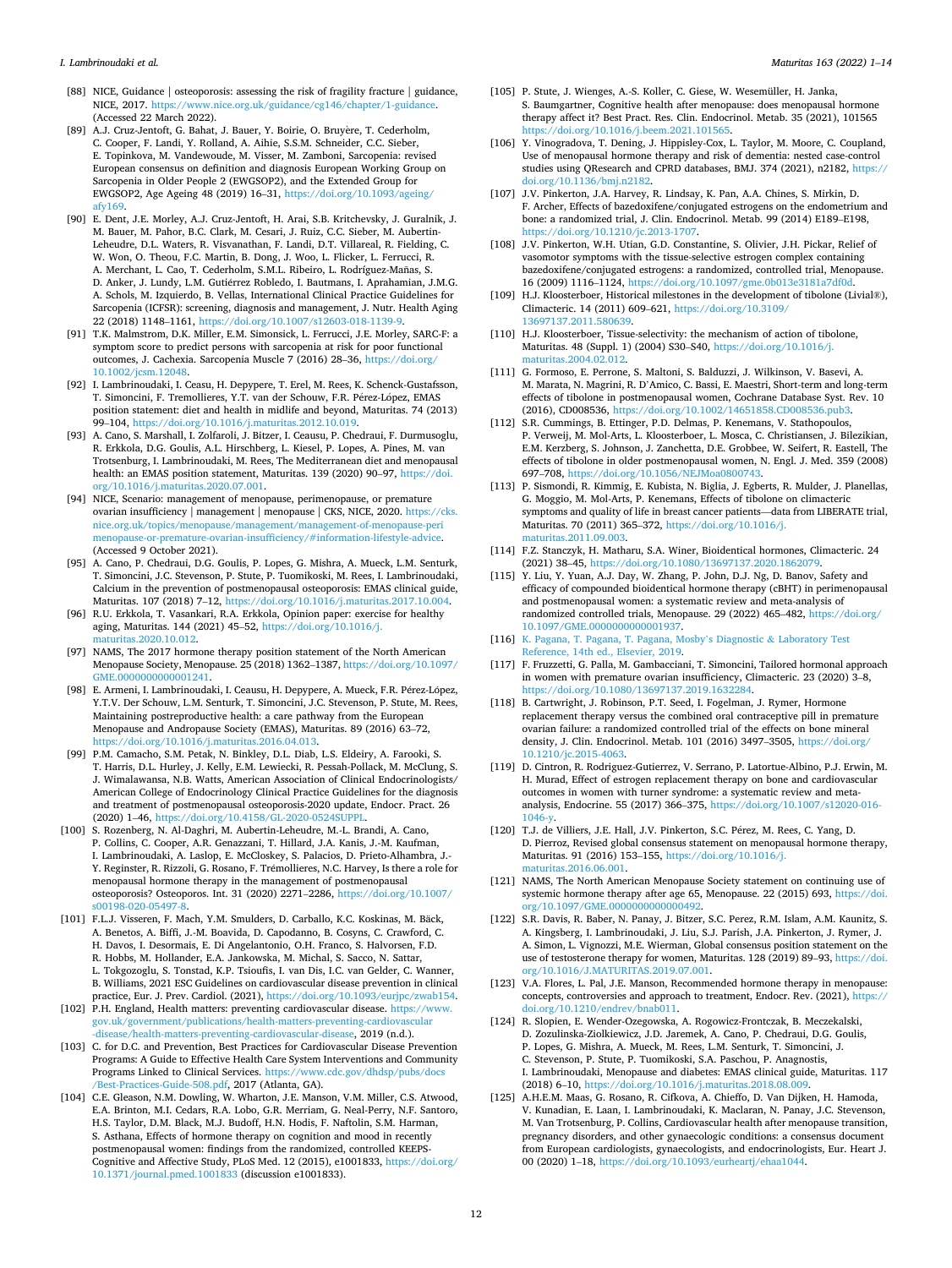- <span id="page-12-0"></span>[126] H. Lyytinen, E. Pukkala, O. Ylikorkala, Breast cancer risk in postmenopausal women using estradiol-progestogen therapy, Obstet. Gynecol. 113 (2009) 65–73, [https://doi.org/10.1097/AOG.0b013e31818e8cd6.](https://doi.org/10.1097/AOG.0b013e31818e8cd6)
- [127] NIHR, NIHR evidence risk of breast cancer with HRT depends on therapy type and duration - informative and accessible health and care research. https:// [idence.nihr.ac.uk/alert/risk-of-breast-cancer-with-hrt-depends-therapy-type-and](https://evidence.nihr.ac.uk/alert/risk-of-breast-cancer-with-hrt-depends-therapy-type-and-duration/)[duration/](https://evidence.nihr.ac.uk/alert/risk-of-breast-cancer-with-hrt-depends-therapy-type-and-duration/), 2021. (Accessed 20 March 2022).
- [128] A. Fournier, F. Berrino, F. Clavel-Chapelon, Unequal risks for breast cancer associated with different hormone replacement therapies: results from the E3N cohort study, Breast Cancer Res. Treat. 107 (2008) 103–111, [https://doi.org/](https://doi.org/10.1007/s10549-007-9523-x) [10.1007/s10549-007-9523-x](https://doi.org/10.1007/s10549-007-9523-x).
- [129] A. Fournier, A. Fabre, S. Mesrine, M.-C. Boutron-Ruault, F. Berrino, F. Clavel-Chapelon, Use of different postmenopausal hormone therapies and risk of histology- and hormone receptor-defined invasive breast cancer, J. Clin. Oncol. Off. J. Am. Soc. Clin. Oncol. 26 (2008) 1260–1268, [https://doi.org/10.1200/](https://doi.org/10.1200/JCO.2007.13.4338)  [JCO.2007.13.4338.](https://doi.org/10.1200/JCO.2007.13.4338)
- [130] R.M. Islam, R.J. Bell, S. Green, M.J. Page, S.R. Davis, Safety and efficacy of testosterone for women: a systematic review and meta-analysis of randomised controlled trial data, Lancet Diabetes Endocrinol. 7 (2019) 754–766, [https://doi.](https://doi.org/10.1016/S2213-8587(19)30189-5)  [org/10.1016/S2213-8587\(19\)30189-5](https://doi.org/10.1016/S2213-8587(19)30189-5).
- [131] M. Jewson, P. Purohit, M.A. Lumsden, Progesterone and abnormal uterine bleeding/menstrual disorders, Best Pract. Res. Clin. Obstet. Gynaecol. 69 (2020) 62–73, [https://doi.org/10.1016/j.bpobgyn.2020.05.004.](https://doi.org/10.1016/j.bpobgyn.2020.05.004)
- [132] T.J. de Villiers, A.A. Chines, S. Palacios, P. Lips, A.Z. Sawicki, A.B. Levine, C. Codreanu, N. Kelepouris, J.P. Brown, Safety and tolerability of bazedoxifene in postmenopausal women with osteoporosis: results of a 5-year, randomized, placebo-controlled phase 3 trial, Osteoporos. Int. 22 (2011) 567–576, [https://doi.](https://doi.org/10.1007/s00198-010-1302-6)  [org/10.1007/s00198-010-1302-6.](https://doi.org/10.1007/s00198-010-1302-6)
- [133] S.M.R. Hardman, A.E. Gebbie, The contraception needs of the perimenopausal woman, Best Pract. Res. Clin. Obstet. Gynaecol. 28 (2014) 903–915, [https://doi.](https://doi.org/10.1016/j.bpobgyn.2014.05.006)   $\frac{1}{2}$ /10.1016/j.bpobgyn.2014.05.006.
- [134] J.V. Pinkerton, E.A. Conner, Beyond estrogen: advances in tissue selective estrogen complexes and selective estrogen receptor modulators, Climacteric. 22 (2019) 140–147, <https://doi.org/10.1080/13697137.2019.1568403>.
- [135] G. Mishra, R. Hardy, D. Kuh, Are the effects of risk factors for timing of menopause modified by age? Results from a British birth cohort study, Menopause. 14 (2007) 717–724, [https://doi.org/10.1097/](https://doi.org/10.1097/GME.0b013e31802f3156)  [GME.0b013e31802f3156.](https://doi.org/10.1097/GME.0b013e31802f3156)
- [136] G. Mintziori, I. Lambrinoudaki, D.G. Goulis, I. Ceausu, H. Depypere, C.T. Erel, F. R. Pérez-López, K. Schenck-Gustafsson, T. Simoncini, F. Tremollieres, M. Rees, EMAS position statement: non-hormonal management of menopausal vasomotor symptoms, Maturitas. 81 (2015) 410–413, [https://doi.org/10.1016/j.](https://doi.org/10.1016/j.maturitas.2015.04.009)  [maturitas.2015.04.009](https://doi.org/10.1016/j.maturitas.2015.04.009).
- [137] G. Riemma, A. Schiattarella, M. La Verde, G. Zarobbi, S. Garzon, G. Cucinella, G. Calagna, D. Labriola, P. De Franciscis, Efficacy of low-dose paroxetine for the treatment of hot flushes in surgical and physiological postmenopausal women: systematic review and meta-analysis of randomized trials, Medicina (Kaunas) 55 (2019), <https://doi.org/10.3390/medicina55090554>.
- [138] R.J. Orleans, L. Li, M.-J. Kim, J. Guo, M. Sobhan, L. Soule, H.V. Joffe, FDA approval of paroxetine for menopausal hot flushes, N. Engl. J. Med. 370 (2014) 1777–1779, <https://doi.org/10.1056/NEJMp1402080>.
- [139] J. Woyka, Consensus statement for non-hormonal based treatments for menopausal symptoms, Post Reprod. Health 26 (2020) 137–141, [https://doi.org/](https://doi.org/10.1177/2053369120930508)  [10.1177/2053369120930508.](https://doi.org/10.1177/2053369120930508)
- [140] C.A. Stuenkel, Managing menopausal vasomotor symptoms in older women, Maturitas. 143 (2021) 36–40,<https://doi.org/10.1016/j.maturitas.2020.08.005>.
- [141] H. Hirsch, J.E. Manson, Menopausal symptom management in women with cardiovascular disease or vascular risk factors, Maturitas. 161 (2022) 1–6, [https://doi.org/10.1016/j.maturitas.2022.01.016.](https://doi.org/10.1016/j.maturitas.2022.01.016)
- [142] R.A. Leon-Ferre, P.J. Novotny, E.G. Wolfe, S.S. Faubion, K.J. Ruddy, D. Flora, C.S. R. Dakhil, K.M. Rowland, M.L. Graham, N. Le-Lindqwister, T.J. Smith, C. L. Loprinzi, Oxybutynin vs placebo for hot flashes in women with or without breast cancer: a randomized, double-blind clinical trial (ACCRU SC-1603), JNCI Cancer Spectr. 4 (2020) pkz088, [https://doi.org/10.1093/jncics/pkz088.](https://doi.org/10.1093/jncics/pkz088)
- [143] J.A. Simon, A.H. Clayton, N.N. Kim, S. Patel, Clinically meaningful benefit in women with hypoactive sexual desire disorder treated with flibanserin, Sex. Med. 10 (2022), 100476, [https://doi.org/10.1016/j.esxm.2021.100476.](https://doi.org/10.1016/j.esxm.2021.100476)
- [144] D.F. Archer, J.A. Simon, D.J. Portman, S.R. Goldstein, I. Goldstein, Ospemifene for the treatment of menopausal vaginal dryness, a symptom of the genitourinary syndrome of menopause, Expert. Rev. Endocrinol. Metab. 14 (2019) 301–314, <https://doi.org/10.1080/17446651.2019.1657008>.
- [145] V. Di Donato, M.C. Schiavi, V. Iacobelli, O. D'oria, E. Kontopantelis, T. Simoncini, L. Muzii, P. Benedetti Panici, Ospemifene for the treatment of vulvar and vaginal atrophy: a meta-analysis of randomized trials. Part I: evaluation of efficacy, Maturitas. 121 (2019) 86–92,<https://doi.org/10.1016/j.maturitas.2018.11.016>.
- [146] V. Di Donato, M.C. Schiavi, V. Iacobelli, O. D'oria, E. Kontopantelis, T. Simoncini, L. Muzii, P. Benedetti Panici, Ospemifene for the treatment of vulvar and vaginal atrophy: a meta-analysis of randomized trials. Part II: evaluation of tolerability and safety, Maturitas. 121 (2019) 93–100, [https://doi.org/10.1016/j.](https://doi.org/10.1016/j.maturitas.2018.11.017) aturitas.2018.11.017.
- [147] N. Potter, N. Panay, Vaginal lubricants and moisturizers: a review into use, efficacy, and safety, Climacteric. 24 (2021) 19–24, [https://doi.org/10.1080/](https://doi.org/10.1080/13697137.2020.1820478) [13697137.2020.1820478.](https://doi.org/10.1080/13697137.2020.1820478)
- [148] Y. Khamis, A.M. Abdelhakim, K. Labib, B.A. Islam, S.A. Nassar, A.O.A. Motaal, D. M. Saleh, H. Abdou, A.M. Abbas, E.M. Mojahed, Vaginal CO2 laser therapy versus sham for genitourinary syndrome of menopause management: a systematic

review and meta-analysis of randomized controlled trials, Menopause. 28 (2021) 1316–1322, <https://doi.org/10.1097/GME.0000000000001845>.

- [149] E. Mension, I. Alonso, M. Tortajada, I. Matas, S. Gómez, L. Ribera, S. Anglès, C. Castelo-Branco, Vaginal laser therapy for genitourinary syndrome of menopause - systematic review, Maturitas. 156 (2022) 37–59, [https://doi.org/](https://doi.org/10.1016/j.maturitas.2021.06.005) [10.1016/j.maturitas.2021.06.005](https://doi.org/10.1016/j.maturitas.2021.06.005).
- [150] M. Gambacciani, M. Cervigni, A. Gaspar, A. Novakov Mikić, J. Gaviria, N. Koron, Z. Vizintin, Safety of vaginal erbium laser: a review of 113,000 patients treated in the past 8 years, Climacteric. 23 (2020) S28–S32, [https://doi.org/10.1080/](https://doi.org/10.1080/13697137.2020.1813098) [13697137.2020.1813098](https://doi.org/10.1080/13697137.2020.1813098).
- [151] K. Mackova, A.M. Mazzer, M. Mori Da Cunha, L. Hajkova Hympanova, I. Urbankova, A.W. Kastelein, E. Vodegel, K. Vander Linden, H. Fehervary, Z. Guler, J.P. Roovers, L. Krofta, J. Verhaeghe, J. Deprest, Vaginal Er:YAG laser application in the menopausal ewe model: a randomised estrogen and shamcontrolled trial, BJOG. 128 (2021) 1087–1096, [https://doi.org/10.1111/1471-](https://doi.org/10.1111/1471-0528.16558) [0528.16558.](https://doi.org/10.1111/1471-0528.16558)
- [152] F.G. Li, S. Maheux-Lacroix, R. Deans, E. Nesbitt-Hawes, A. Budden, K. Nguyen, C. Y. Lim, S. Song, L. McCormack, S.D. Lyons, E. Segelov, J.A. Abbott, Effect of fractional carbon dioxide laser vs sham treatment on symptom severity in women with postmenopausal vaginal symptoms: a randomized clinical trial, JAMA. 326 (2021) 1381–1389, <https://doi.org/10.1001/jama.2021.14892>.
- [153] V. Djapardy, N. Panay, Alternative and non-hormonal treatments to symptoms of menopause, Best Pract. Res. Clin. Obstet. Gynaecol. (2021), [https://doi.org/](https://doi.org/10.1016/j.bpobgyn.2021.09.012) [10.1016/j.bpobgyn.2021.09.012.](https://doi.org/10.1016/j.bpobgyn.2021.09.012)
- [154] N. Panay, E. Kalu, Management of premature ovarian failure, Best Pract. Res. Clin. Obstet. Gynaecol. 23 (2009) 129–140, [https://doi.org/10.1016/j.](https://doi.org/10.1016/j.bpobgyn.2008.10.008)  [bpobgyn.2008.10.008.](https://doi.org/10.1016/j.bpobgyn.2008.10.008)
- [155] M.S. Hunter, Cognitive behavioral therapy for menopausal symptoms, Climacteric. 24 (2021) 51–56, [https://doi.org/10.1080/](https://doi.org/10.1080/13697137.2020.1777965)  [13697137.2020.1777965](https://doi.org/10.1080/13697137.2020.1777965).
- [156] B. Ayers, M. Smith, J. Hellier, E. Mann, M.S. Hunter, Effectiveness of group and self-help cognitive behavior therapy in reducing problematic menopausal hot flushes and night sweats (MENOS 2): a randomized controlled trial, Menopause. 19 (2012) 749–759, <https://doi.org/10.1097/gme.0b013e31823fe835>.
- [157] E. Mann, M.J. Smith, J. Hellier, J.A. Balabanovic, H. Hamed, E.A. Grunfeld, M. S. Hunter, Cognitive behavioural treatment for women who have menopausal symptoms after breast cancer treatment (MENOS 1): a randomised controlled trial, Lancet Oncol. 13 (2012) 309–318, [https://doi.org/10.1016/S1470-2045](https://doi.org/10.1016/S1470-2045(11)70364-3)  [\(11\)70364-3](https://doi.org/10.1016/S1470-2045(11)70364-3).
- [158] E. Stefanopoulou, M.S. Hunter, Telephone-guided Self-Help Cognitive Behavioural Therapy for menopausal symptoms, Maturitas. 77 (2014) 73–77, [https://doi.org/10.1016/j.maturitas.2013.09.013.](https://doi.org/10.1016/j.maturitas.2013.09.013)
- [159] D. Fenlon, T. Maishman, L. Day, J. Nuttall, C. May, M. Ellis, J. Raftery, L. Turner, J. Fields, G. Griffiths, M.S. Hunter, Effectiveness of nurse-led group CBT for hot flushes and night sweats in women with breast cancer: results of the MENOS4 randomised controlled trial, Psychooncology. 29 (2020) 1514–1523, [https://doi.](https://doi.org/10.1002/pon.5432)  [org/10.1002/pon.5432](https://doi.org/10.1002/pon.5432).
- [160] [NICE, 2021 Exceptional Surveillance of Menopause: Diagnosis and Management](http://refhub.elsevier.com/S0378-5122(22)00090-1/rf0800) [\(NICE Guideline NG23\), 2021.](http://refhub.elsevier.com/S0378-5122(22)00090-1/rf0800)
- [161] F.R. Pérez-López, M. Brincat, C.T. Erel, F. Tremollieres, M. Gambacciani, I. Lambrinoudaki, M.H. Moen, K. Schenck-Gustafsson, S. Vujovic, S. Rozenberg, M. Rees, EMAS position statement: vitamin D and postmenopausal health, Maturitas. 71 (2012) 83–88, [https://doi.org/10.1016/j.maturitas.2011.11.002.](https://doi.org/10.1016/j.maturitas.2011.11.002)
- [162] Y.-Z. Jin, J.H. Lee, B. Xu, M. Cho, Effect of medications on prevention of secondary osteoporotic vertebral compression fracture, non-vertebral fracture, and discontinuation due to adverse events: a meta-analysis of randomized controlled trials, BMC Musculoskelet. Disord. 20 (2019) 399, [https://doi.org/](https://doi.org/10.1186/s12891-019-2769-8) [10.1186/s12891-019-2769-8.](https://doi.org/10.1186/s12891-019-2769-8)
- [163] S. Palacios, M. Brincat, C.T. Erel, M. Gambacciani, I. Lambrinoudaki, M.H. Moen, K. Schenck-Gustafsson, F. Tremollieres, S. Vujovic, M. Rees, S. Rozenberg, EMAS clinical guide: selective estrogen receptor modulators for postmenopausal osteoporosis, Maturitas. 71 (2012) 194–198, [https://doi.org/10.1016/j.](https://doi.org/10.1016/j.maturitas.2011.11.010)  [maturitas.2011.11.010](https://doi.org/10.1016/j.maturitas.2011.11.010).
- [164] J.H. Liu, Selective estrogen receptor modulators (SERMS): keys to understanding their function, Menopause. 27 (2020) 1171–1176, [https://doi.org/10.1097/](https://doi.org/10.1097/GME.0000000000001585)  [GME.0000000000001585.](https://doi.org/10.1097/GME.0000000000001585)
- [165] B. Ettinger, D.M. Black, B.H. Mitlak, R.K. Knickerbocker, T. Nickelsen, H. K. Genant, C. Christiansen, P.D. Delmas, J.R. Zanchetta, J. Stakkestad, C.C. Glüer, K. Krueger, F.J. Cohen, S. Eckert, K.E. Ensrud, L.V. Avioli, P. Lips, S.R. Cummings, Reduction of vertebral fracture risk in postmenopausal women with osteoporosis treated with raloxifene: results from a 3-year randomized clinical trial. Multiple Outcomes of Raloxifene Evaluation (MORE) Investigators, JAMA. 282 (1999) 637–645,<https://doi.org/10.1001/jama.282.7.637>.
- [166] P. Barrionuevo, E. Kapoor, N. Asi, F. Alahdab, K. Mohammed, K. Benkhadra, J. Almasri, W. Farah, M. Sarigianni, K. Muthusamy, A. Al Nofal, Q. Haydour, Z. Wang, M.H. Murad, Efficacy of pharmacological therapies for the prevention of fractures in postmenopausal women: a network meta-analysis, J. Clin. Endocrinol. Metab. 104 (2019) 1623–1630,<https://doi.org/10.1210/jc.2019-00192>.
- [167] L. Peng, Q. Luo, H. Lu, Efficacy and safety of bazedoxifene in postmenopausal women with osteoporosis: a systematic review and meta-analysis, Medicine (Baltimore) 96 (2017), e8659, [https://doi.org/10.1097/MD.0000000000008659.](https://doi.org/10.1097/MD.0000000000008659)
- [168] J. Pepe, J.-J. Body, P. Hadji, E. McCloskey, C. Meier, B. Obermayer-Pietsch, A. Palermo, E. Tsourdi, M.C. Zillikens, B. Langdahl, S. Ferrari, Osteoporosis in premenopausal women: a clinical narrative review by the ECTS and the IOF, J. Clin. Endocrinol. Metab. 105 (2020), [https://doi.org/10.1210/clinem/](https://doi.org/10.1210/clinem/dgaa306) [dgaa306.](https://doi.org/10.1210/clinem/dgaa306)